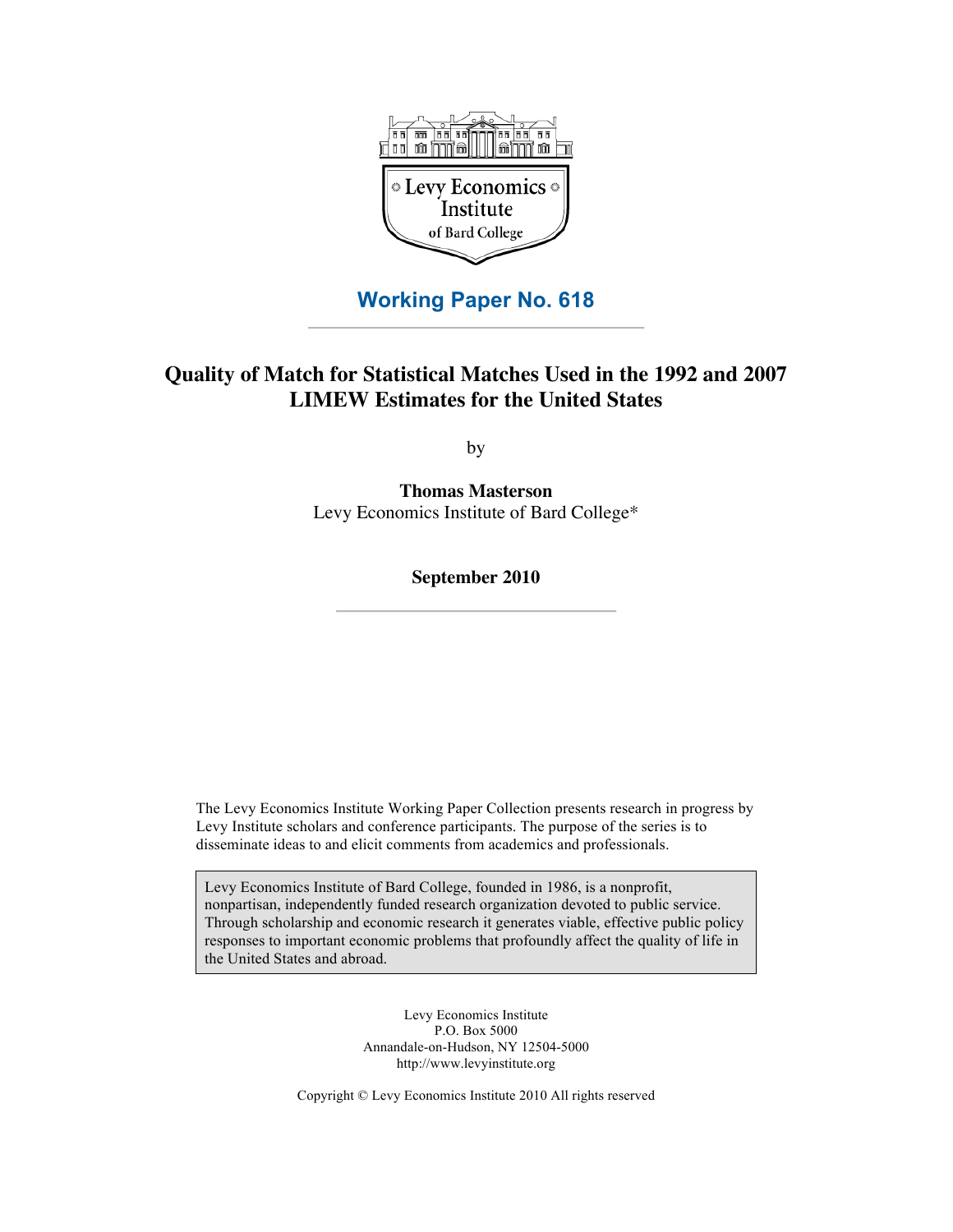## **ABSTRACT**

The quality of match of four statistical matches used in the LIMEW estimates for the United States for 1992 and 2007 is described. The first match combines the 1992 Survey of Consumer Finances (SCF) with the 1993 March Supplement to the Current Population Survey, or Annual Demographic Supplement (ADS). The second match combines the 1985 American Use of Time Project survey (AUTP) with the 1993 ADS. The third match combines the 2007 SCF with the 2008 March Supplement to the CPS, now called the Annual Social and Economics Supplement (ASEC). The fourth match combines the 2007 American Time Use Survey with the 2008 ASEC. In each case, the alignment of the two datasets is examined, after which various aspects of the match quality are described. Also in each case, the matches are of high quality, given the nature of the source datasets.

**Keywords:** Statistical Matching; Wealth Distribution; Time Use; Household Production; United States; LIMEW

**JEL Classifications:** C14, C40, D31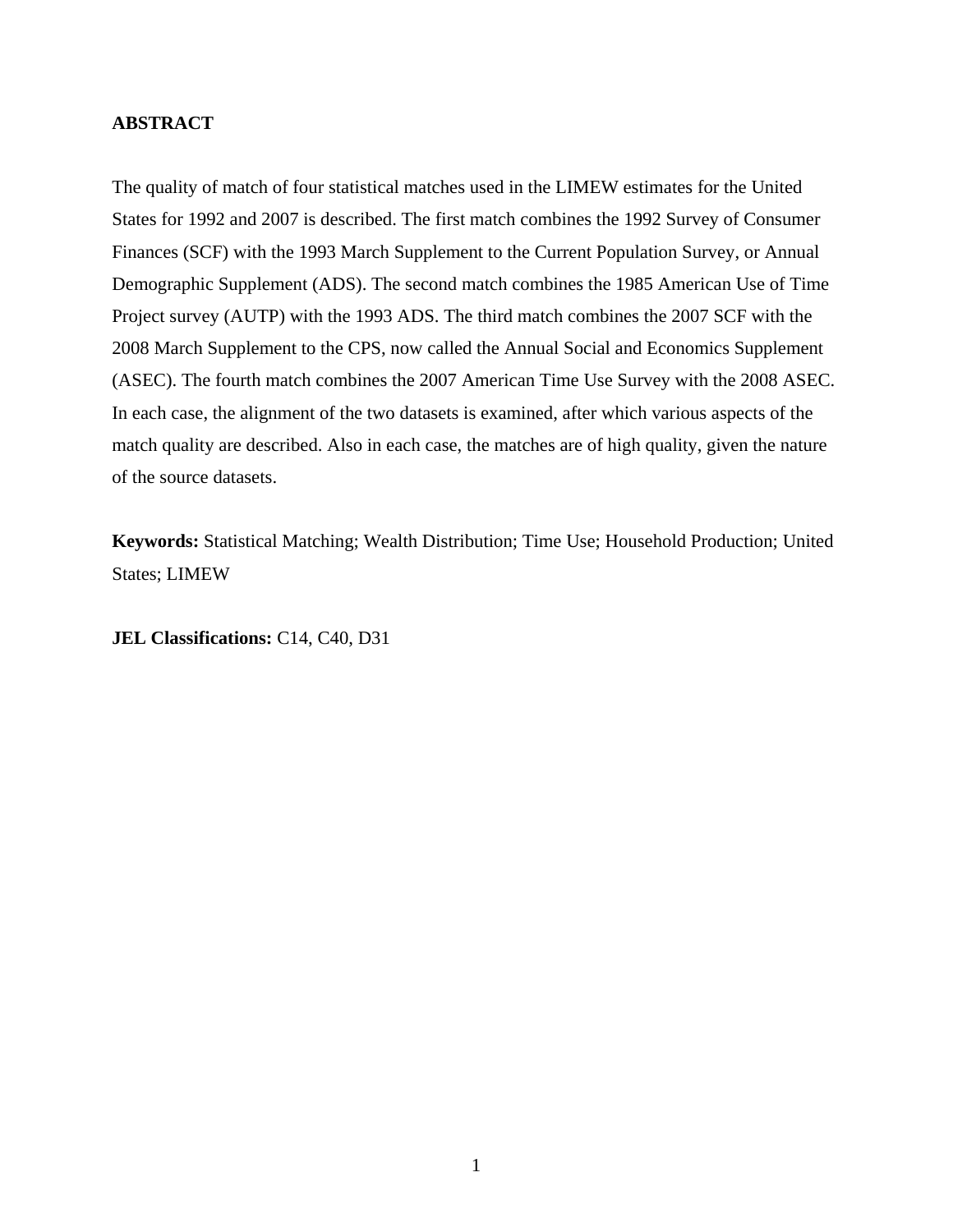## **INTRODUCTION**

This paper describes the construction of synthetic datasets created for use in estimation of the LIMEW for the United States for the years 1992 and 2007. This work was carried out for a project supported by the Sloan Foundation to produce international comparisons of economic well-being. Construction of LIMEW estimates requires a variety of information for households. In addition to basic demographics, the estimation process requires information about income, transfers, taxes, time use, and wealth. No single data set has all the required data for the United States. Thus, in order to produce LIMEW estimates, a synthetic data file is created from various source data sets with statistical matching. $<sup>1</sup>$  For the United States, we use the Bureau of Labor</sup> Statistics' March Current Population Survey  $(CPS)^2$  as the base data set, since it contains good information on demographics, income, transfers, and taxes for a regionally representative sample of U.S. households. Wealth data comes from the Survey of Consumer Finances (SCF) carried out by the Federal Reserve. Time use data comes from the American Time Use Survey  $(ATUS)^3$  for later years and the Americans' Use of Time Project  $(AUTP)^4$  for earlier years.

This paper is organized as follows. Each section of the paper details four statistical matches in turn: wealth and time use matches for 1992 and 2007 for the United States. The source datasets are described and their demographic characteristics are compared. Then the quality of the match is reviewed for each.

### **1992 WEALTH MATCH**

#### **Data and Alignment**

 $\overline{a}$ 

The matching unit for the wealth match (and the unit of analysis for the LIMEW) is the household. The source data sets for the wealth match for the 1992 LIMEW estimates are the 1993 ADS and the 1992 SCF. The 1993 ADS is used since it has income data for 1992. The 1993 ADS file has records for 155,197 individuals in 58,970 households. After dropping all those living in group quarters (dormitories, nursing homes, etc.), we are left with 58,837

<sup>&</sup>lt;sup>1</sup> For details of the LIMEW and its construction, see Wolff and Zacharias  $(2003)$ . See Kum and Masterson  $(2008)$  $(2008)$ for details of the statistical matching procedure that we use.

<sup>&</sup>lt;sup>2</sup> Before 2003, this survey was called the Annual Demographic Supplement (ADS). Subsequently it is called the Annual Social and Economic Supplement (ASEC).

<sup>&</sup>lt;sup>3</sup> Collected by the United States Bureau of Labor Statistics, Department of Labor.<br><sup>4</sup> Collected by Survey Bessersh Center, University of Michigan, Ann Arbor.

<sup>&</sup>lt;sup>4</sup> Collected by Survey Research Center, University of Michigan, Ann Arbor.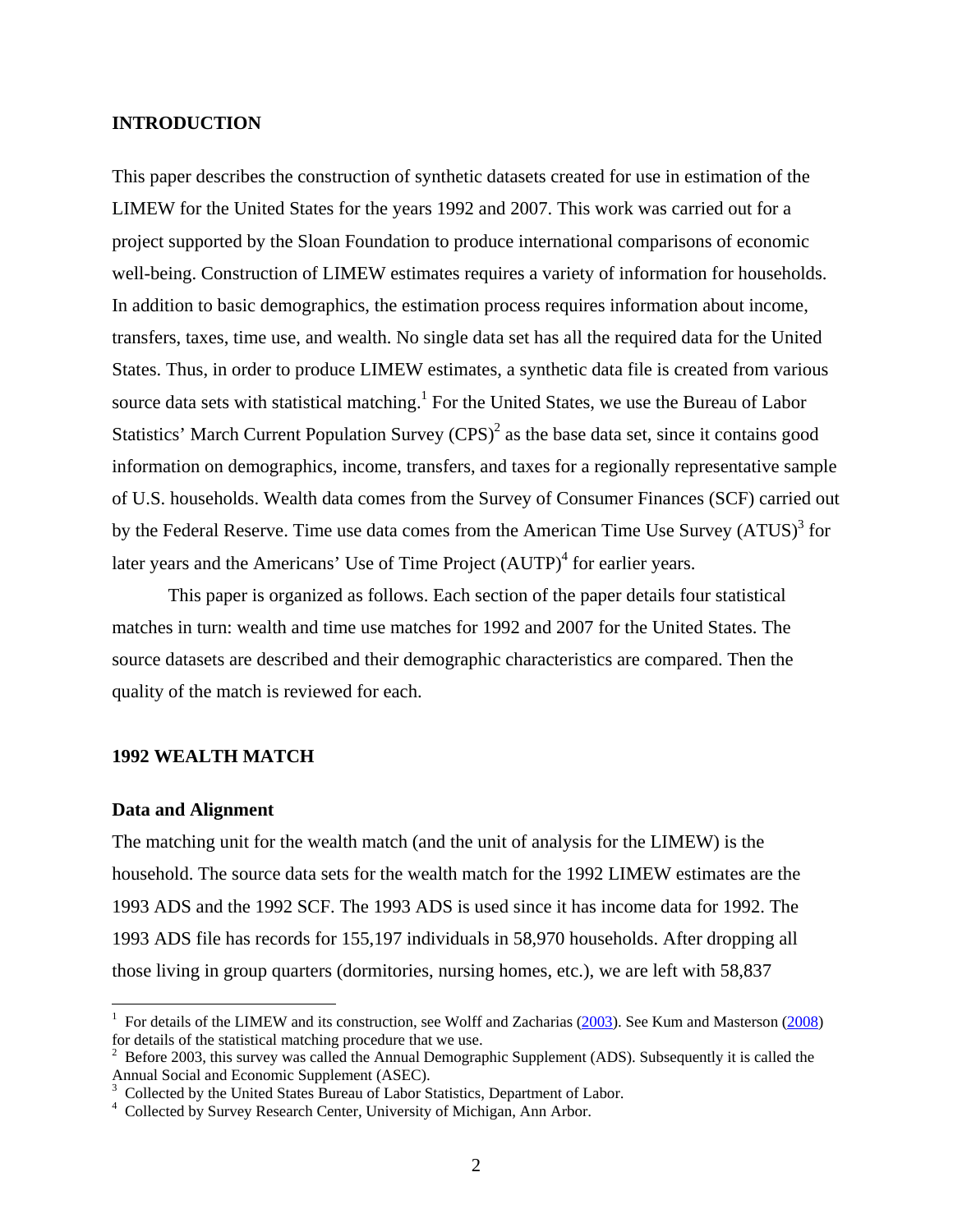households. These records represent 96,391,171 U.S. households after weighting. The 1992 SCF contains multiply imputed information for 3,906 respondents (five implicates for each respondent for a total of 19,530 records). This translates to 95,917,634 households when weighted. In order to perform a successful match, the candidate data sets must be well aligned in the strata variables used in the match procedure.<sup>5</sup> For the wealth match, strata variables are homeownership, age, race, family type, and household income. Table 1 compares the distribution of households by these five variables in the two data sets. Since both surveys are regionally representative samples carried out a year apart, we can expect them to be well aligned. However, the SCF is drawn from a more complicated sampling frame. Since the SCF is a wealth survey and wealth is highly concentrated, the top of the wealth distribution is oversampled. We expect some misalignment as a result of this important (and necessary for our purposes) difference in sampling frame between the two surveys.

We see that the distribution of family types is slightly different in the two surveys, with married couples more common in the SCF than in the ADS. Also whites are underrepresented in the SCF relative to the ADS. The largest difference is by income category, with those at the lower and higher ends of the household income distribution making up a significantly larger proportion of the SCF sample than of the ADS. These misalignments can make matching a challenge, because it ensures that, for example some households with less than \$20K annual income in the SCF will be matched with households in the middle income categories in the ADS, thereby slightly depressing the wealth profile of the lower middle of the income distribution (corresponding effects can be expected at the upper middle end of the income distribution). Interestingly, experiments with alternative specifications of the income variable (such as using quantiles as category cutoffs rather than absolute amounts) actually decrease the match quality.

Table 2 shows a more detailed breakdown of the alignment of the two surveys, using four of the five strata variables (and replacing more detailed age categories with elder/nonelder indicator variable). Here we can see that the higher prevalence of married couples in the SCF is concentrated among younger renters, both white and nonwhite. The largest single difference is among households with young, white, renter female heads, which are much more prevalent in the

 $\overline{a}$ 

<sup>&</sup>lt;sup>5</sup> Statistical matching is done first within subsets of the two data sets defined by key variables, which are referred to as strata variables.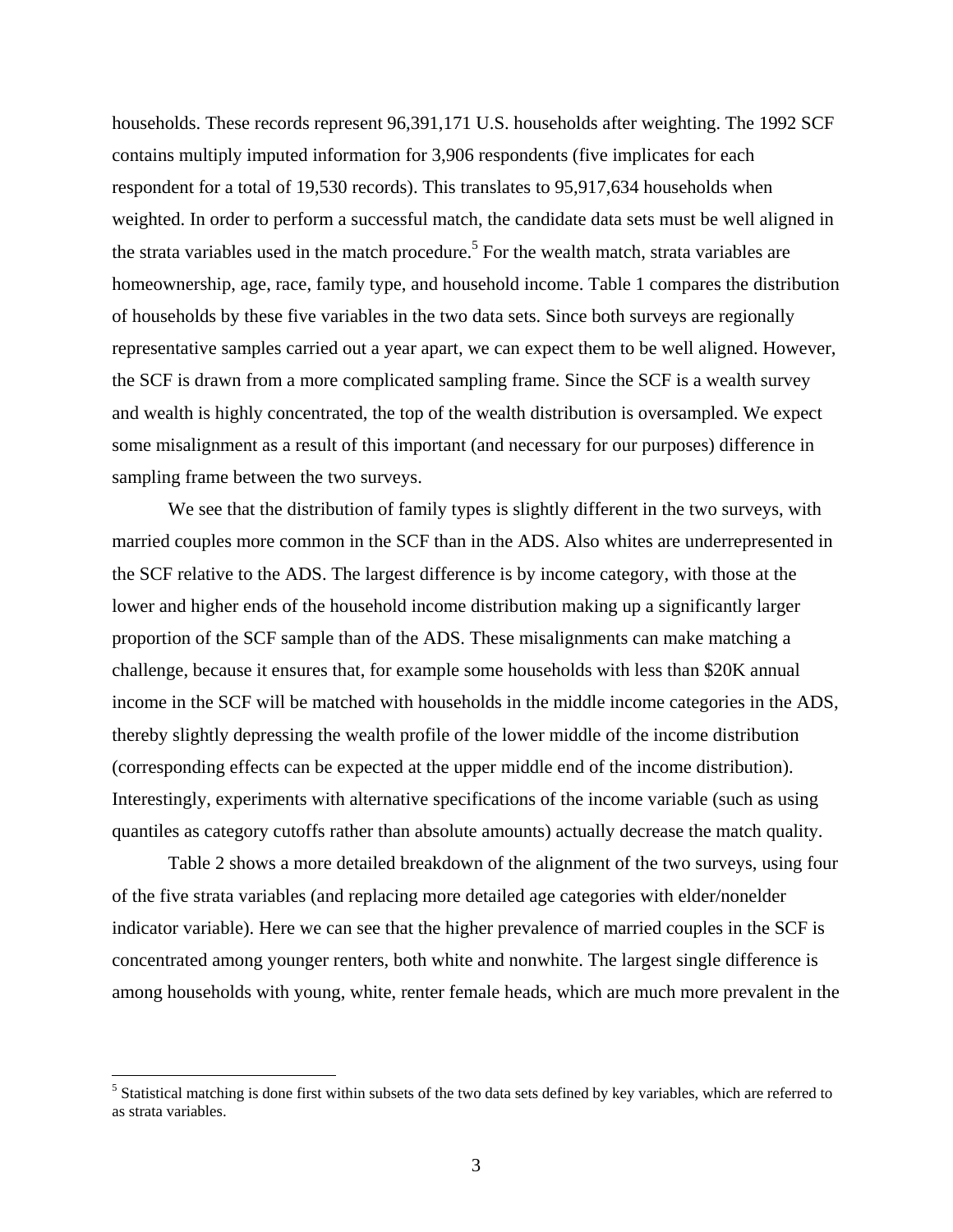ADS than in the SCF. Based on these observations of the alignment, we can expect that the worst misallocation of wealth variables will be by household income and family type.

## **Match QC**

<u>.</u>

Turning to the results of the match, we first look to the distribution of matched records by matching round in table 3. Earlier rounds occur in the most detailed cells (round 1 occurs within cells that incorporate all five strata variables). The bulk of the matches occur in the earliest rounds, in fact 91% in the first two rounds alone. This fact means that most of the wealth records will be assigned to records that are similar in age, race, family type, homeownership, and income to their donor records. This bodes well for the quality of the match. Indeed, we can see in figure 1 that the overall distribution of net worth is well carried over into the match file. In fact, it is impossible to see differences at all at this level of detail. Table 4 provides a closer comparison of the distribution of net worth in the SCF and the matched file. The percentile ratios are all quite close, with the exception of  $p75/p25$  and  $p50/p25$ . It appears that the bottom tale of the wealth distribution in the matched file is somewhat thinner than in the SCF. The Gini coefficient is quite close, 0.816 in the matched file, compared to 0.810 in the SCF. Table 5 breaks down the mean and median of the five asset and two debt classes that make up net worth in the wealth match.<sup>6</sup> We can see that for all eight variables the difference in the matched and the source file's mean is small, less than 3% in all cases. For median values, most asset and debt classes are zero. There are larger percentage differences for asset 3 and debt 2 than we saw for average values, but these are small in absolute terms (\$210 and \$80, respectively). The most important asset, asset 1, is precisely matched, and the median net worth is off by 2.5%, but again, this represents a small absolute difference of just over \$1,000.

Examination of the quality of the match within population subgroups shows generally good results. Figure 2 displays ratios of mean net worth between the matched file and the SCF for the five strata variables, as well as alternative specifications of the age and race categories. With some exceptions, the ratios of mean net worth within subcategories of the five strata variables are all within 10% of unity. The middle income group (\$50,000 to \$75,000 in

 $6$  The five asset classes are primary residence, other real estate net of debt and business equity, liquid assets, financial and other assets, and retirement assets. The two debt classes are mortgages and equity loans and lines of credit on the primary residence and other debt (exclusive of mortgages on other property, which are subtracted from the value of that property in asset 2).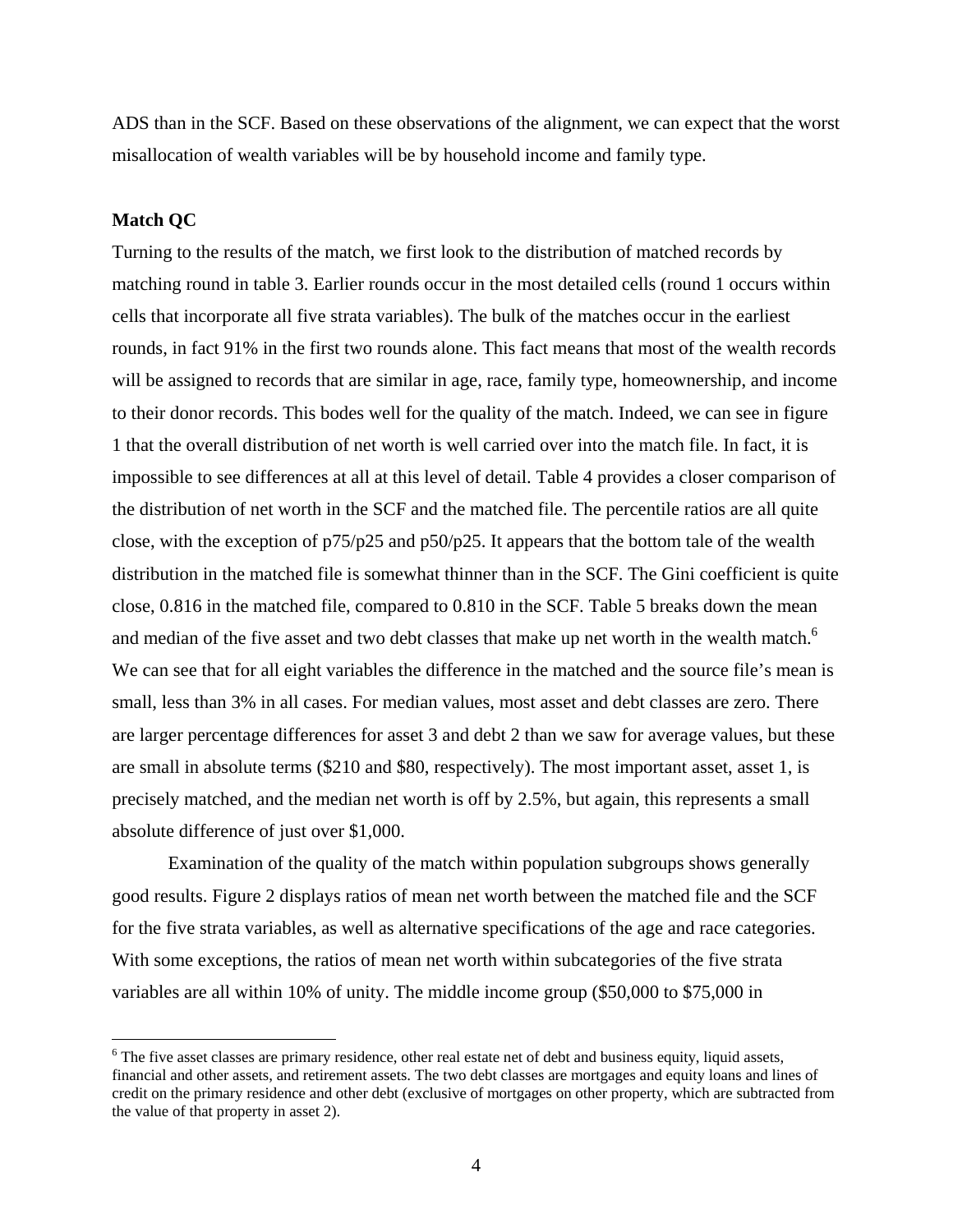household income) has 25% higher net worth in the matched file than in the SCF. Table 6 has the actual numbers, and we can see that this represents a substantial difference of \$43,000. However, notice that the median net worth for this group in the matched file is 9% smaller than that of the SCF. The first group in the homeowner panel of figure 2 is renters. We can see that they have 23% smaller net worth in the matched file than in the SCF. We see in table 6 that this translates to \$7,800 less average net worth for renters. The difference in medians is smaller, at only 16%, which translates to a \$19 difference in median net worth. Finally, those households in the youngest age group (those under 35 years old) have 12% higher mean net worth in the matched file than in the SCF. Consulting table 6, we see that this means \$4,400 greater net worth, while their median net worth is 11% lower than in the SCF (a \$290 difference). More detailed race categories are shown in figure 2 than were used in the matching.<sup>7</sup> We can see that although the nonwhite average net worth in the matched file closely replicates the SCF, differences within the nonwhite group are not carried over as accurately, with blacks and Hispanics appearing wealthier and others less wealthy than in the SCF. For judging the accuracy of the match in preserving the distribution of wealth by subgroups, table 6 displays the ratios of mean and median values for the strata variables' categories. The white/nonwhite ratios of mean and median values are well carried over, while again, the ratios for the groups within nonwhite are not as well. The median net worth of black households is, however, accurately carried over. The rest of the ratios' values in the SCF are reasonably well represented in the match file. The extent to which the match file reproduces the distribution of net worth within matching cells is demonstrated in figure  $3.8$  We can see that, although the tails are attenuated somewhat, the distribution is well preserved in the matching process, even at this level of detail.

Overall, the quality of the match is good. It has its limitations, especially in terms of the race categories (there is, of course, much variation in the "nonwhite" group). But the overall distribution is transferred with remarkable accuracy, and the distributions within even small subgroups, such as young, nonwhite homeowners, is transferred with good precision.

 $<sup>7</sup>$  They are in order, non-Hispanic whites, non-Hispanic blacks, Hispanics, and non-Hispanic others. The latter</sup> groups were too small in number to make a statistical match using this categorization feasible. 8 Family type is excluded for the sake of clarity of the plot.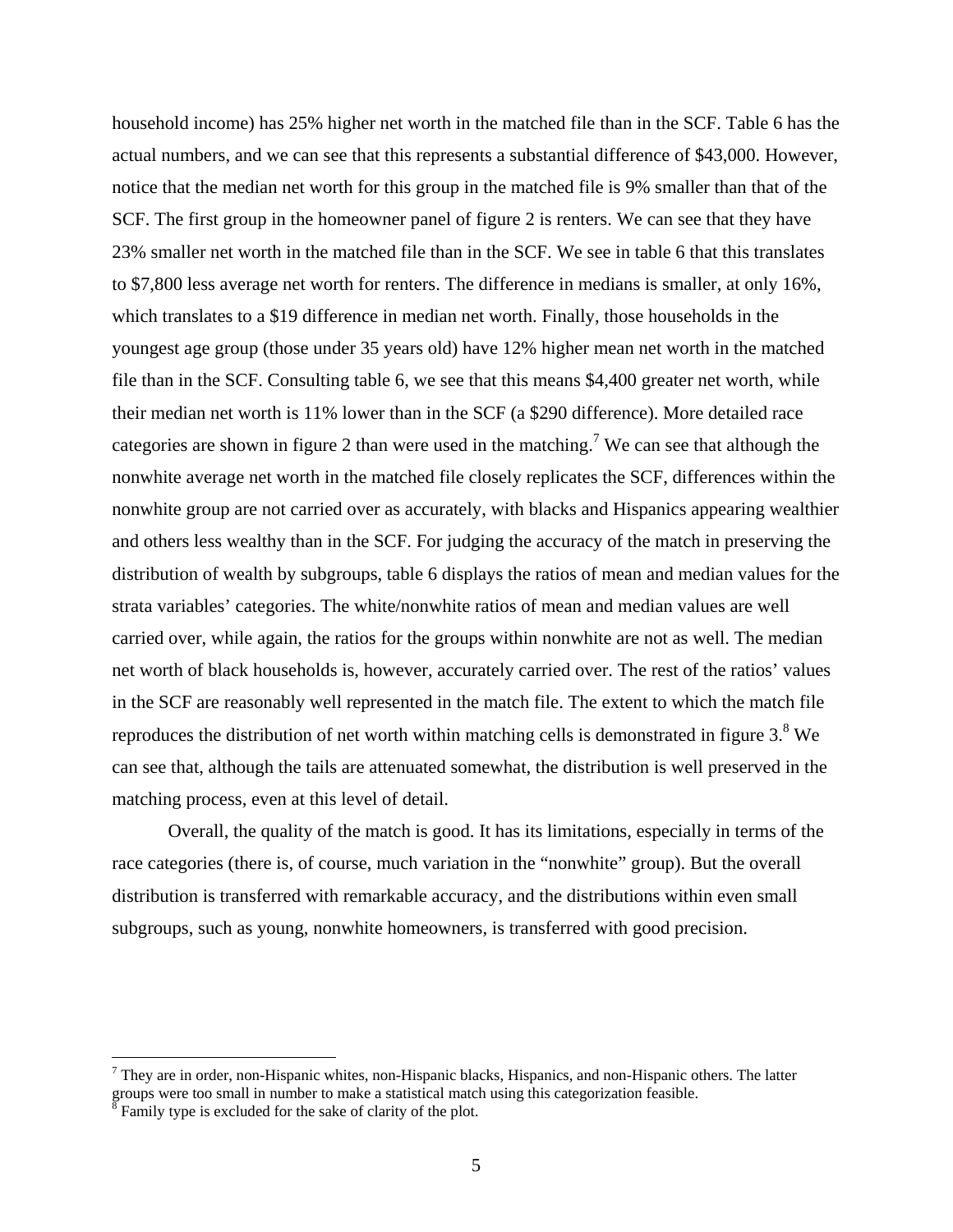## **1992 TIME USE MATCH**

## **Data and Alignment**

The source data sets for the time use match for the 1992 LIMEW estimates are the 1993 ADS and the 1985 AUTP. We use individual records from the 1993 ADS file, excluding those living in group quarters or in the Armed Forces. Since the AUTP covers individuals 18 years old and above, we discard younger individuals from the ADS file. This leaves 112,092 records, which represents 186,837,050 individuals when weighted. The AUTP file includes time use data for 4,024 individuals. The weights provided are probability weights, not frequency weights, so a weighted count of individuals is not possible with the AUTP. For the time use match, the strata variables are sex, parental status, employment status, and marital status. While for the wealth match the matching unit is the household, for the time use match we use individuals. Table 7 compares the distribution of individuals by these variables and household income in the two data sets. Since the two surveys were carried out eight years apart, we can expect them to be somewhat misaligned. We see that the distribution of individuals by sex is different in the two surveys, with females more common in the AUTP than in the ADS. Also the not employed are overrepresented in the AUTP relative to the ADS, reflecting different economic conditions in the two years, as well as the secular trend towards higher labor force participation rates among women. The portion of married individuals is also much higher in the AUTP, perhaps also reflecting trends in household formation and breakup. The closest match is by parental status. The differences by income category are almost as large as by employment category, with those at the lower and higher ends of the household income distribution making up a significantly smaller proportion of the AUTP sample than of the ADS.

## **Match QC**

Turning to the results of the match, we first look to the distribution of matched records by matching round in table 8. The bulk of the matches, 93%, occur in the first round, ensuring as high-quality a match as possible. Table 9 provides a closer comparison of the distribution of weekly hours of household production in the AUTP and the matched file. The percentile ratios are all equivalent. The Gini coefficient is extremely close, 0.4809 in the matched file, compared to 0.4810 in the AUTP. Table 10 breaks down the mean and median of the three classes that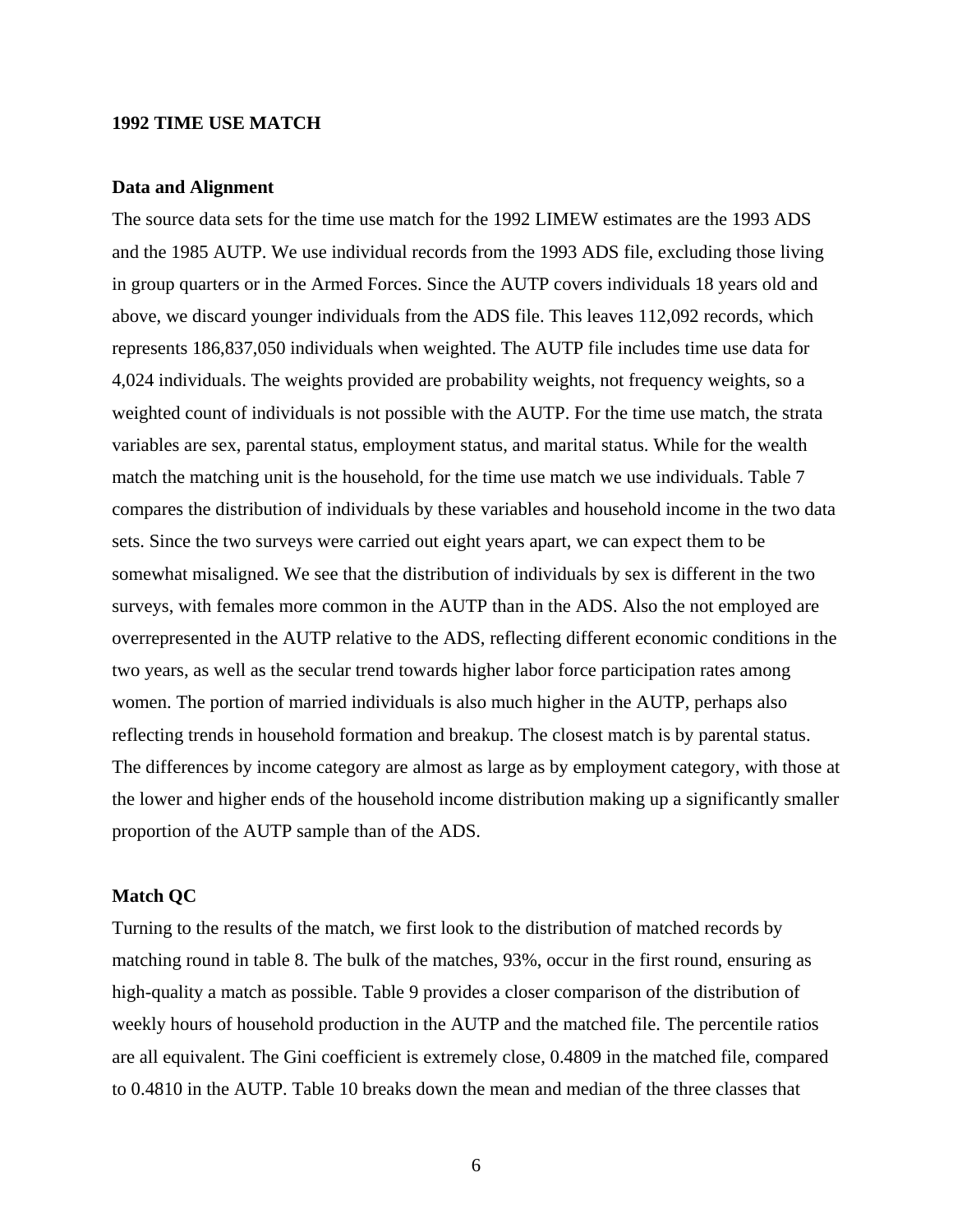make up total household production in the time use match.<sup>9</sup> We can see that for all four variables the difference in the matched and the source file's mean and median is very small, less than or equal to 0.1% in all cases.

Examination of the quality of the match within population subgroups shows generally good results. Figure 4 displays ratios of mean weekly hours of household production between the matched file and the SCF for the four strata variables, as well as for household income categories. With some exceptions, the ratios of mean weekly hours of household production within subcategories of the four strata variables are all within 2% of unity. Employed and unmarried individuals have both have 6% higher weekly hours in the matched file than in the AUTP. The largest difference by income group (\$50,000 to \$75,000 in household income) is 4% lower weekly hours of household production in the matched file than in the AUTP for households between \$25,000 and \$35,000 in income. Table 11 has the actual numbers, and we can see that this represents a difference of less than an hour a week. However, notice that the median weekly hours of household production for this group in the matched file is 9% smaller than that of the AUTP, for a difference of 1.75 hours. The larger percentage differences in average weekly hours of household production for unmarried and employed individuals amount to slightly more than one hour per week. The difference in medians for these two groups is smaller, at only 5%, which translates to less than one-hour difference in median weekly hours of household production. For judging the accuracy of the match in preserving the distribution of household production by subgroups, table 11 displays the ratios of mean and median values for the strata variables' and household income categories. The larger deviations in ratios are for the categories already mentioned, but they are small. The rest of the ratios' values in the AUTP are very well represented in the match file. The extent to which the match file reproduces the distribution of weekly hours of household production within matching cells is demonstrated in figure 5.10 We can see very little difference between the matched file and the AUTP. Thus the distribution of household production is well preserved in the matching process, even at this level of detail.

Overall, the quality of the match is very good. It has its limitations, especially in terms of the marital and employment status categories, but the overall distribution is transferred with

 $\overline{a}$ 

 $9^9$  The three classes are care (child care, education, etc.), procurement (shopping, etc.), and core (cooking, cleaning, laundry, etc.).

<sup>&</sup>lt;sup>10</sup> Marital status is excluded for the sake of clarity of the plot.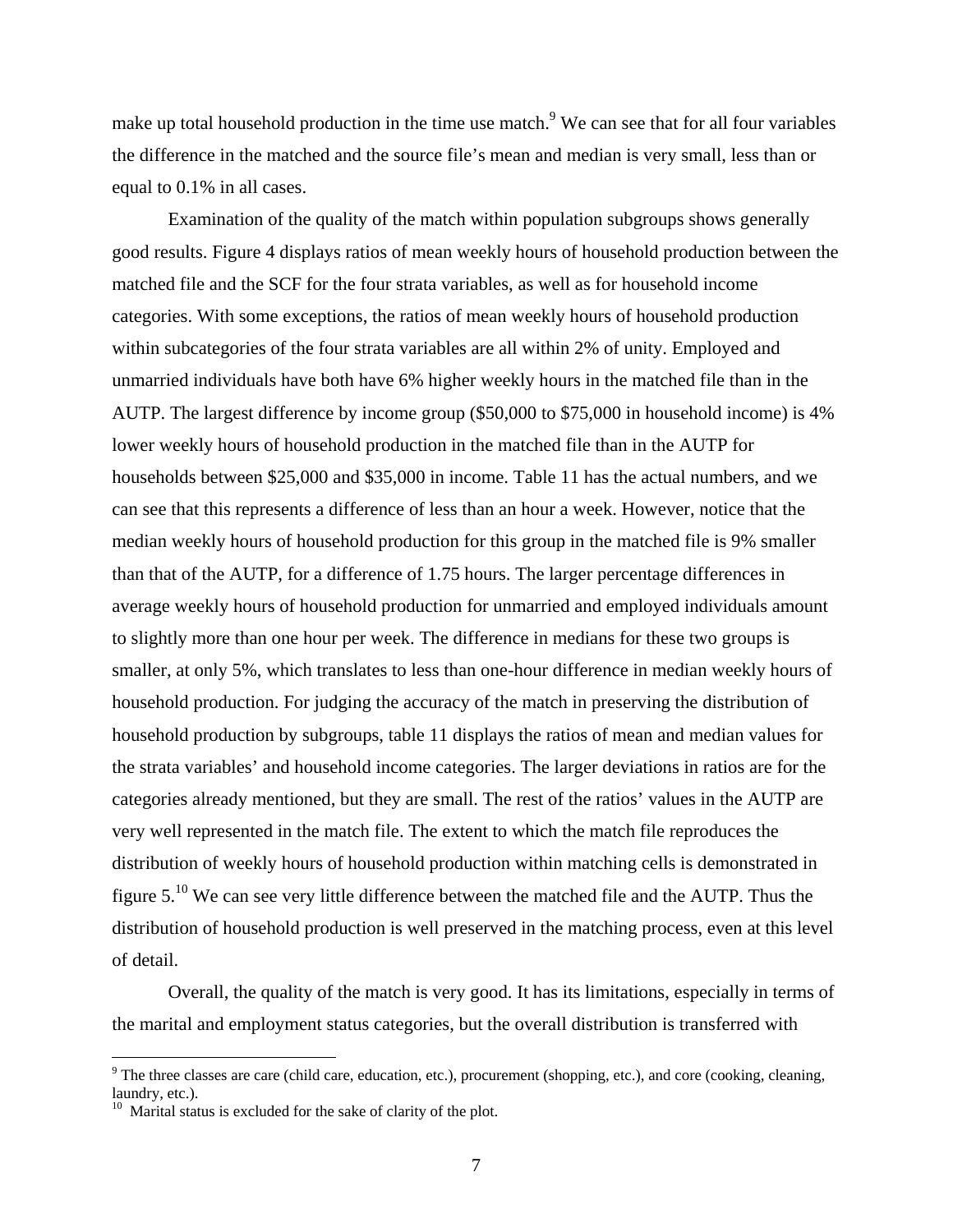remarkable accuracy, and the distributions within even small subgroups, such as female parent employees, is transferred with good precision.

## **2007 WEALTH MATCH**

#### **Data and Alignment**

The source data sets for the wealth match for the 2007 LIMEW estimates are the 2008 ASEC and the 2007 SCF. The 2008 ASEC is used since it has income data for 2007. The 2008 ASEC file contains records for 206,404 individuals in 75,872 households. After dropping those living in group quarters we have records for individuals in 75,813 households. When weighted this gives us data representing 116,783,684 U.S. households. The 2007 SCF has been multiply imputed to replace missing values. There are five replicates for each of the 4,422 original records, making 22,110 household records in the full file. We use all the records. When the weights are appropriately adjusted, the records in the SCF represent 116,122,131 households. As mentioned above, for the wealth match, the strata variables are homeownership, age, race, family type, and household income. Table 12 shows the distribution of households by these five variables in the two data sets. Since both surveys are regionally representative samples carried out a year apart, we can expect them to be well aligned. However, the 2007 SCF is drawn using the same complicated sampling frame as the 1992 SCF. Thus we again expect some misalignment as a result of this important (and necessary for our purposes) difference in sampling frames between the two surveys.

We see that the distribution of family types is slightly different in the two surveys, with married couples once again being more common (3.91%) in the SCF than in the ASEC. Also whites are overrepresented (3.05%) in the SCF relative to the ASEC. This difference is due to underrepresentation of Hispanics and others in the SCF. The differences by income category are smaller than in 1992, with those at the lower end of the household income distribution making up a significantly larger proportion of the SCF sample than of the ASEC, while those at the higher end of the household income scale are a smaller share of the SCF. These misalignments can make matching a challenge, because it ensures that, for example, some households with less than \$20,000 annual income in the SCF will be matched with households in the middle income categories in the ASEC, thereby slightly depressing the wealth profile of the lower middle of the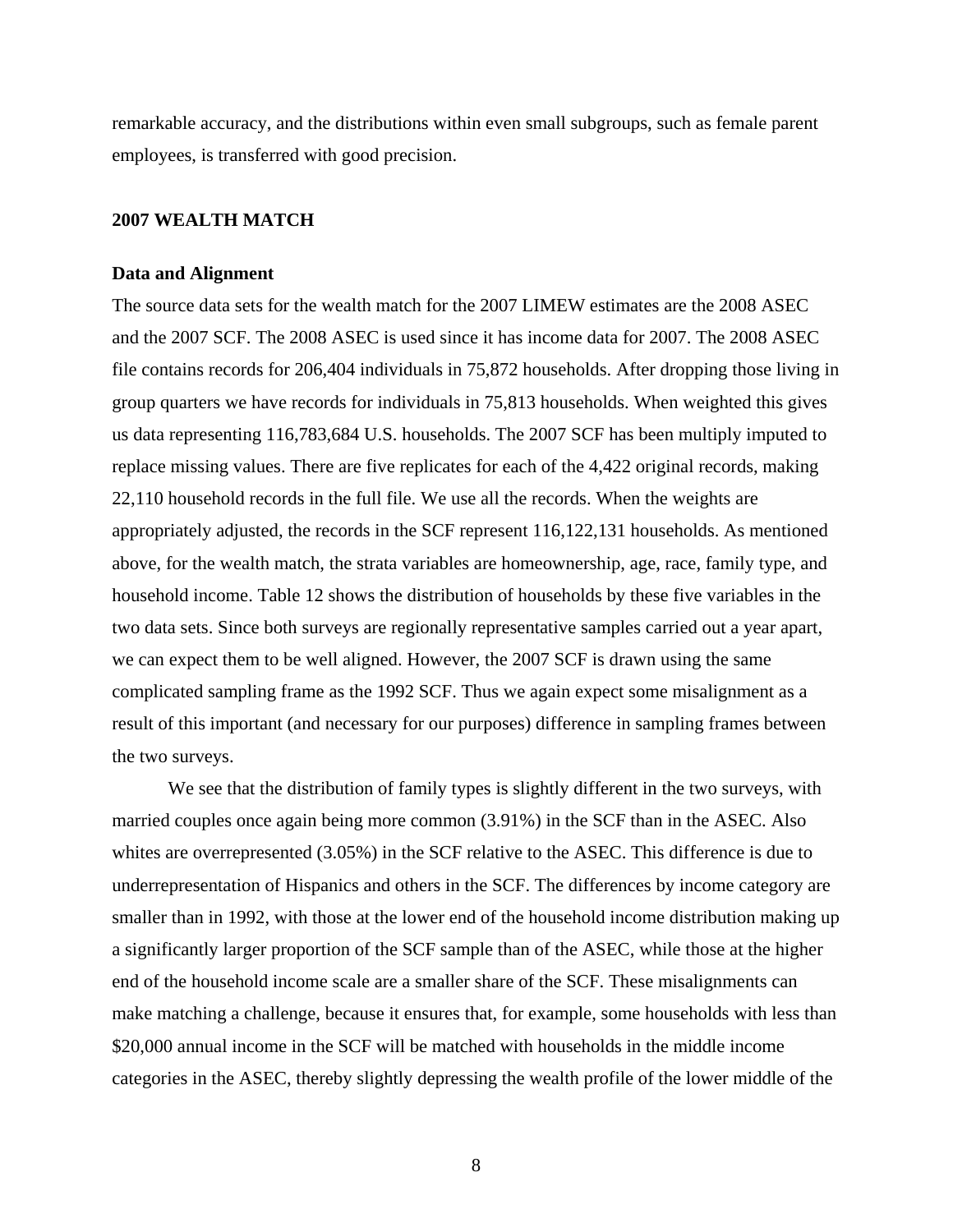income distribution (corresponding effects can be expected at the upper middle end of the income distribution).

Table 13 shows a more detailed breakdown of the alignment of the two surveys, using four of the five strata variables (and replacing more detailed age categories with the elder/nonelder indicator variable). Here we can see that the higher prevalence of married couples in the SCF is concentrated among younger renters, both white and nonwhite. Based on these observations of the alignment, we can expect that the worst misallocation of wealth variables will be by race and family type.

## **Match QC**

The match itself, although requiring sixteen rounds of matching to complete, was 89% done after the first round (see table 14). This is a good sign, as so many records were matched within one of 180 very detailed matching cells (formed by combining all of the strata variables). This indicates that the quality of the match should be quite good. Table 15 and figure 6 begin to show that this is in fact the case. The distribution of net worth has been well preserved. There is no discernible difference in the density of log net worth between the SCF and the matched file, and percentile ratios are quite closely carried over. The one exception is the p75/p25 ratio, which is considerably larger in the matched file. This is mostly an example of the denominator problem, however (p25 is \$2,500 in the matched file, compared to \$3,500 in the SCF). The components of net worth are well carried over into the matched file (see table 16). The largest difference is for asset 4, financial assets, which is expected, given the oversampling and consequent difficulty of matching high wealth households, which are more likely to have financial assets.

Figure 7 shows the ratio of mean net worth by strata variable categories. As we can see, net worth has been reproduced in the match file, with generally small variations between the matched file and the SCF. Looking at race, we can see that white wealth has been transferred fairly accurately, more so than nonwhite. The further breakdown shows that the largest problem is among those households in the "other" category (not surprisingly, since this is the smallest category numerically speaking). The comparison by family type looks good for married couples but less so for female-headed and, especially, male-headed households (again the numerically smallest category is the worst). The distribution of wealth by age seems to have been well preserved by the matching, with only small variations between the SCF and the match file. The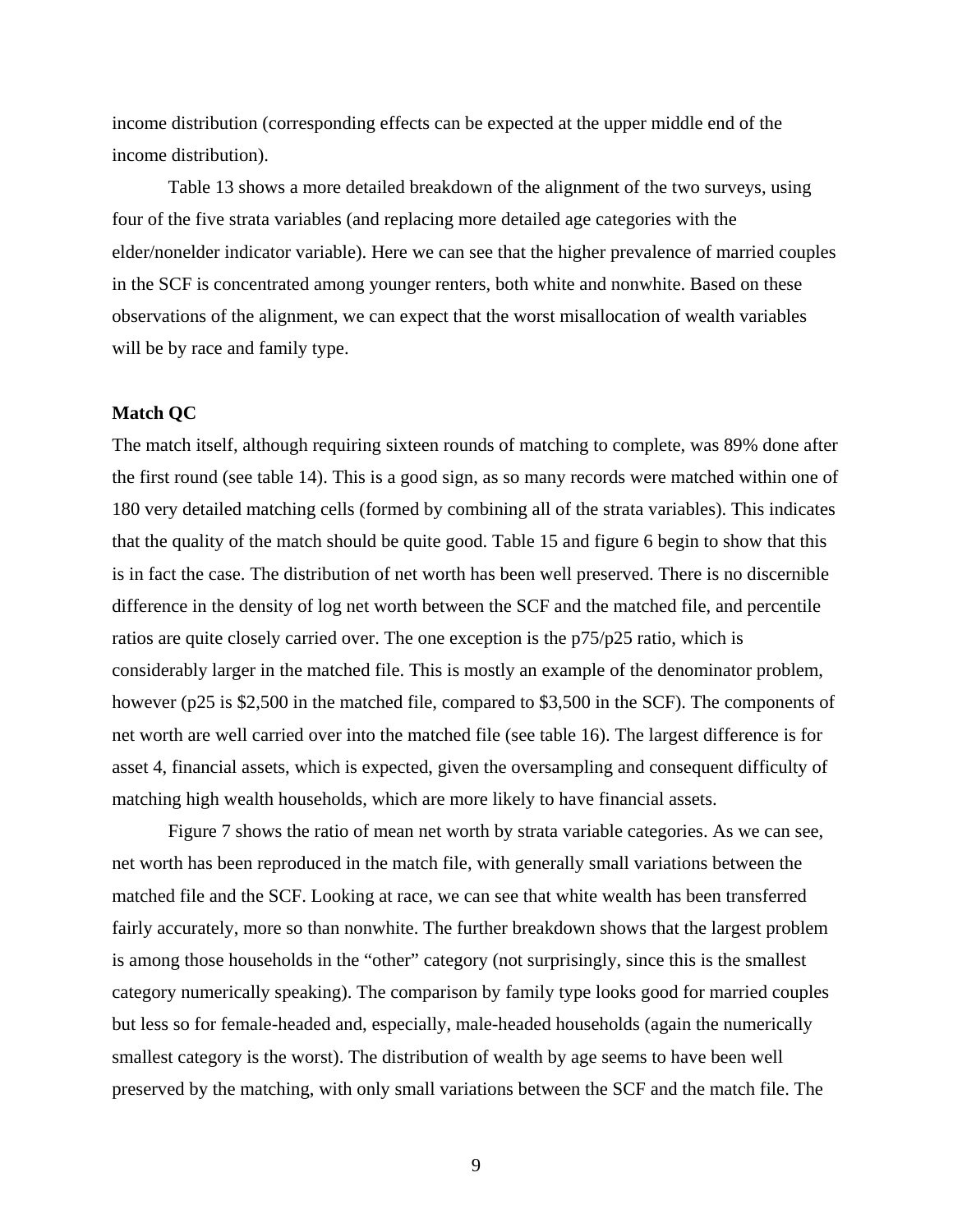transfer within household income categories looks good except that the higher income categories look less wealthy in the match file than in the SCF. This is due to the misalignment between the two files.

Figure 8 shows the distribution of log net worth within collapsed matching cells (again by race, homeownership, and age). The distributions have been carried over very well. The obvious difference is that the upper tails of the distributions haven't been carried over completely. The bulk of the distribution is quite well carried over, however.

Finally, the comparison of mean and median net worth by strata variable categories is found in table 17. The ratios of mean net worth by category are very similar between the SCF and the matched file. The most notable differences is the ratio between "other" and white mean household net worth. While differing considerably in the matched file, the relative position of the "others" vis-à-vis the other race categories is preserved. The ratios of median values are somewhat more concerning, with the same pattern appearing in the race category results and with male-headed households looking slightly worse off than female-headed households in the matched file.

Overall, however, the match has provided us with a fair representation of the original distribution of wealth in the SCF. The differences we observe are small enough not to affect the outcome of the final analysis of the LIMEW greatly.

### **2007 TIME USE MATCH**

### **Data and Alignment**

The source data sets for the time use match for the 2007 LIMEW estimates are the 2008 ASEC and the 2007 ATUS. We use individual records from the 2008 ASEC file, excluding those living in group quarters or in the Armed Forces. Since the ATUS covers individuals 15 years old and above, we discard younger individuals from the ASEC file. This leaves 156,498 records, which represents 237,993,292 individuals when weighted. The ATUS file includes time use data for 12,166 individuals, corresponding to 234,238,921 individuals when weighted. For the time use match, the strata variables are sex, parental status, employment status, and marital status. While for the wealth match the matching unit is the household, for the time use match we use individuals. Table 18 compares the distribution of individuals by these variables and household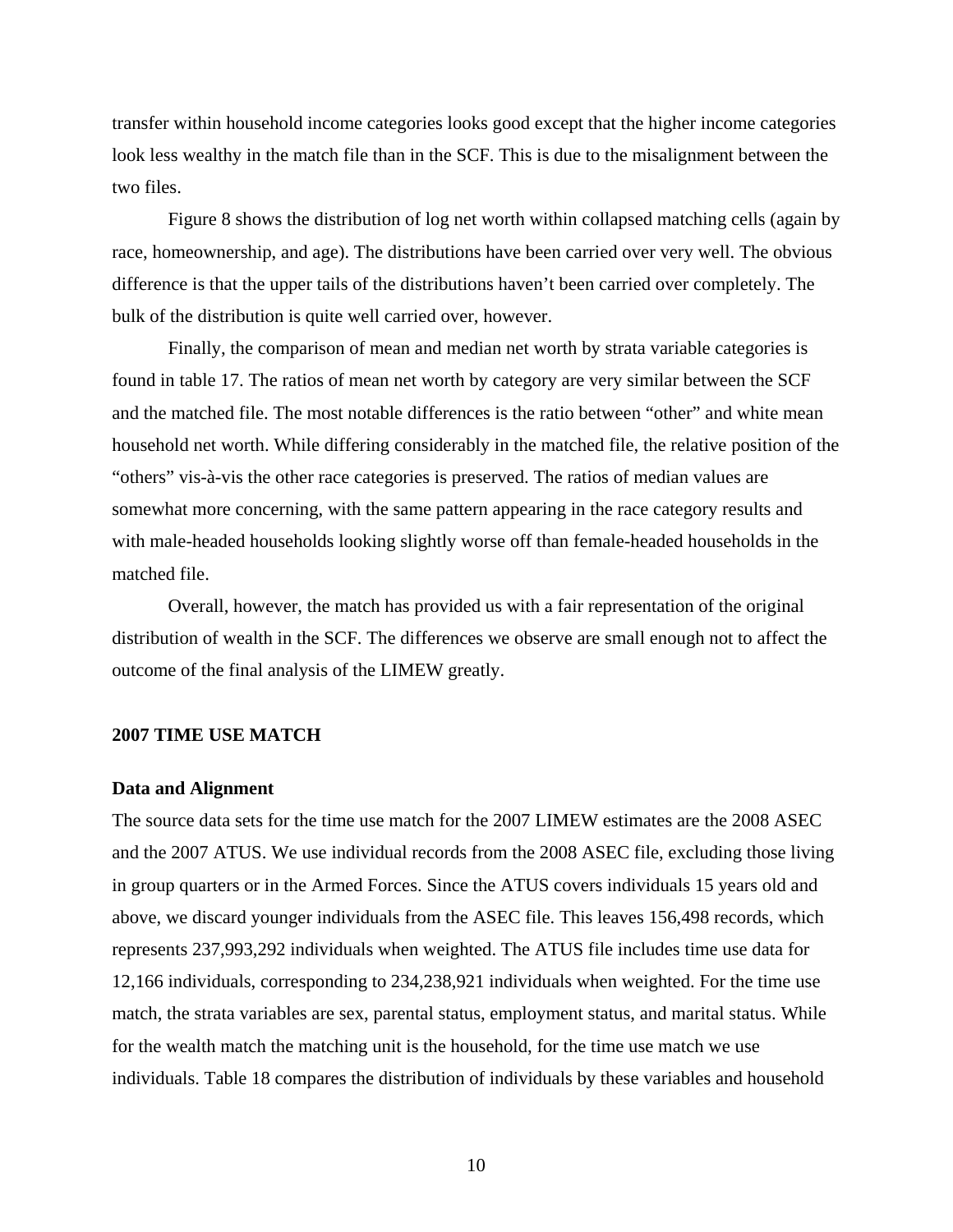income in the two data sets. Since the two surveys were carried out in the same year, we can expect them to be well aligned. We see that the distribution of individuals by sex is only slightly different in the two surveys. Parents are much more prevalent in the ASEC than in the ATUS (4.52%). The not employed are slightly underrepresented in the ATUS relative to the ASEC. The portion of married individuals is lower in the ATUS, by 2.23%. The difference in spouse's labor force status is relatively small (less than 2%). The difference in parental status, reflecting different sampling frames, is the greatest cause for concern in terms of the potential match quality, but the alignment overall is good.

### **Match QC**

Table 19 shows the distribution of matched records by matching round. The fact that 93.9% of records were matched in the first round of matching is a promising sign for the quality of the match. The overall distribution of weekly hours of household production looks perfect, based on the percentile ratios and Gini coefficient displayed in table 20. All but the p75/p25 and p75/p50 are exactly right, while these two ratios are off by very little. The Gini coefficient is off by less than 0.1 Gini points. The mean and median weekly hours of household production and its three components are exactly carried over to the matched file from the ATUS (see table 21). Figure 9 displays ratios of mean weekly hours of household production by the strata variables, as well as education and race. In terms of the strata variables, the match looks good for each one. Unmarried individuals have 6% greater average weekly hours of household production in the match file, nonparents have 5% greater and parents have 3% fewer household production hours. Of those individuals who are married, those whose spouses are unemployed have 4% greater and those with employed spouses have 3% fewer average weekly hours of household production.

Table 22 gives us a closer look at the numbers behind figure 9, showing the mean and median weekly hours of household production by the strata variables, plus education and race. While the average weekly hours of household production by sex and employment status in the matched file are exactly the same as in the ATUS, the differences in the other strata variables are all one hour, which works out to between 3 and 6%. The ratios by strata variables are correspondingly well reproduced in the matched file. The differences for nonstrata variables are unsurprisingly larger, both in terms of percentage and hours. For example, those without a high school degree have five hours more in the matched file than in the ATUS, amounting to 29%. As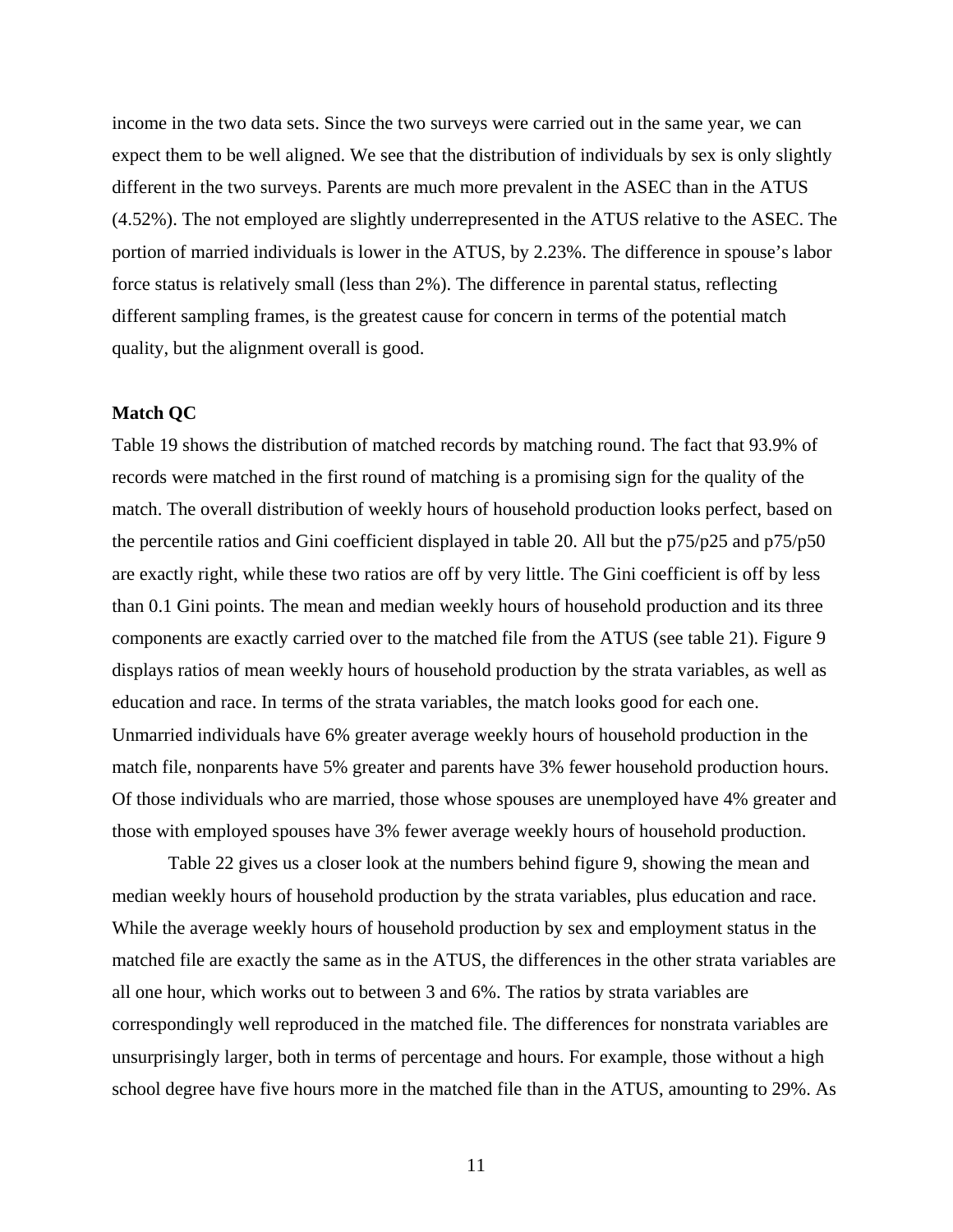we can see, the ratios of matched to ATUS medians are unity or close to it for all the strata variables. The difference between the matched file and the ATUS for parents, married people, the unemployed, and those with spouses working is one hour per week. The differences for nonstrata variables are again larger, with those with a high school degree registering five hours more per week at the median in the matched file, while those in the black and "other" race categories have four more hours of household production.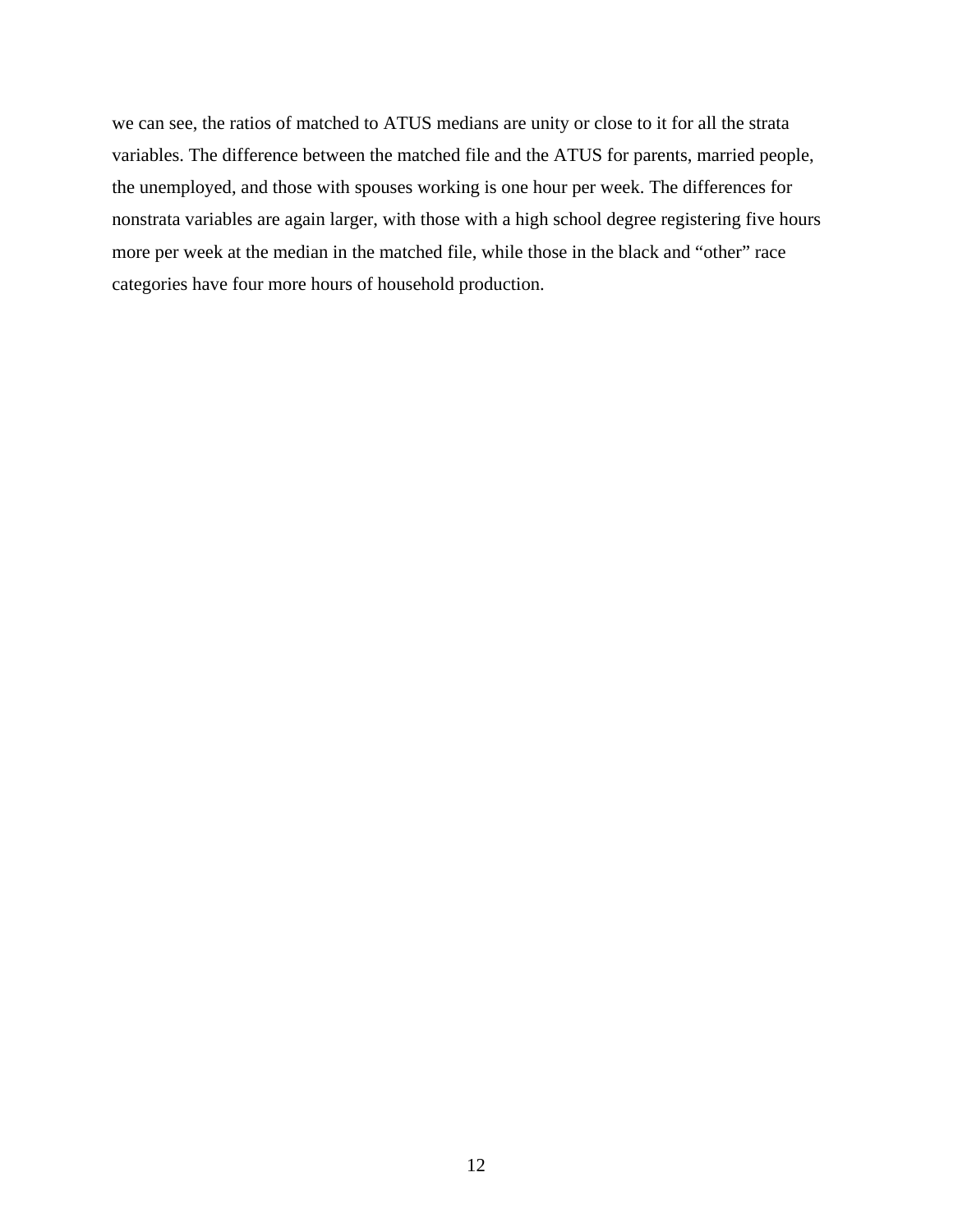## **REFERENCES**

- Kum, Hyunsub, and Thomas Masterson. 2008. "Statistical Matching Using Propensity Scores: Theory and Application to the Levy Institute Measure of Economic Well-Being." Working Paper 535. Annandale-on-Hudson, NY: Levy Economics Institute of Bard College. Available at: http://www.levyinstitute.org/pubs/wp\_535.pdf.
- Wolff, Edward N., and Ajit Zacharias. 2003. "The Levy Institute Measure of Economic Well-Being." Working Paper 372. Annandale-on-Hudson, NY: Levy Economics Institute of Bard College. Available at: http://www.levyinstitute.org/pubs/wp372.pdf.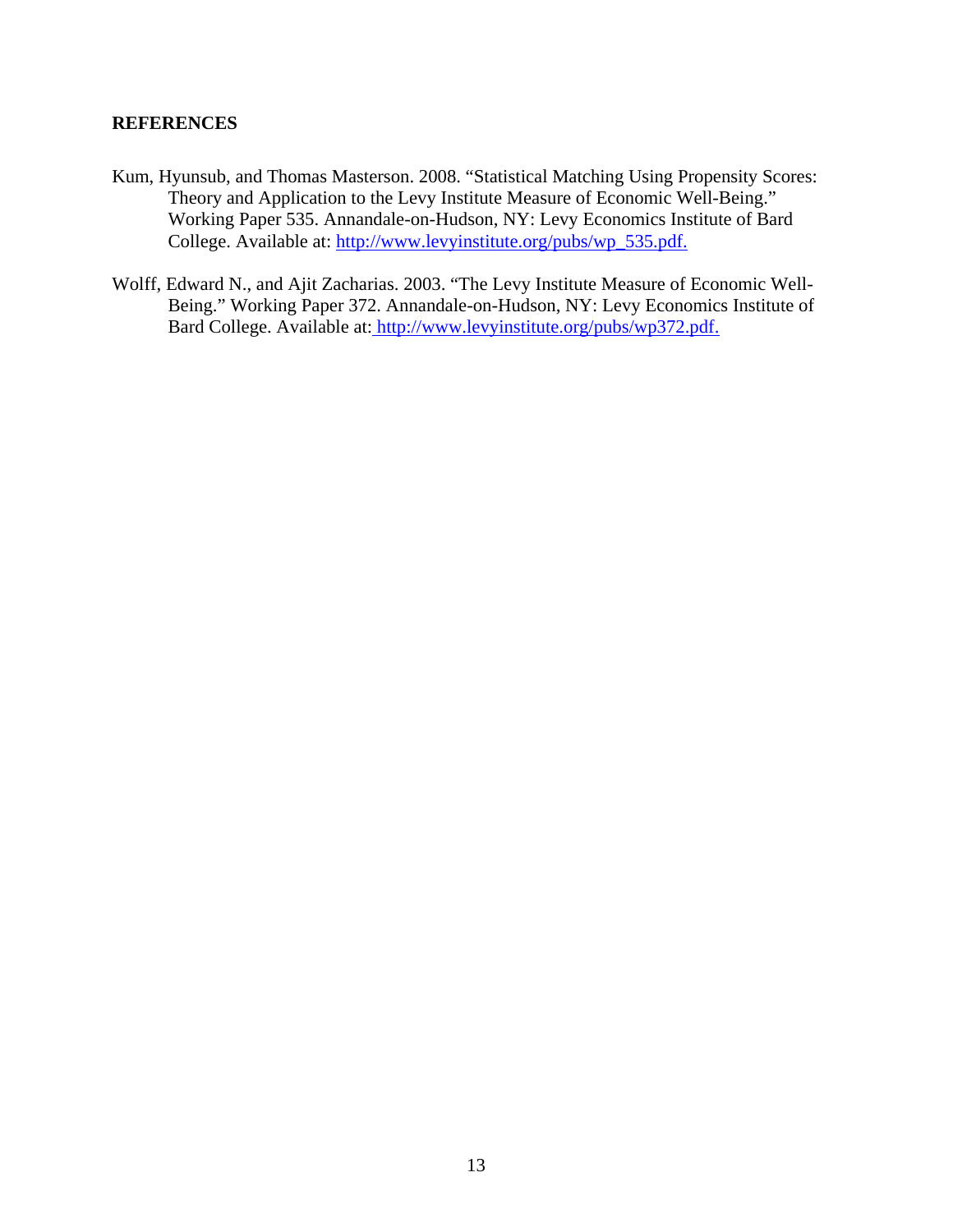## **TABLES**

| Table 1. Alignment of Strata Variables for 1992 Wealth Match |
|--------------------------------------------------------------|
|--------------------------------------------------------------|

|                     | <b>1993 ADS</b>      | 1992 SCF   | <b>Difference</b> |  |
|---------------------|----------------------|------------|-------------------|--|
| # Households        | 96,391,171           | 95,917,634 | $-0.49%$          |  |
| Homeownership       |                      |            |                   |  |
| renter              | 35.45%               | 36.07%     | 0.62%             |  |
| owner               | 64.55%               | 63.93%     | $-0.62%$          |  |
| <b>Family Type</b>  |                      |            |                   |  |
| МC                  | 55.16%               | 57.58%     | 2.42%             |  |
| <b>FH</b>           | 28.99%               | 27.51%     | $-1.48%$          |  |
| МH                  | 15.85%               | 14.91%     | $-0.94%$          |  |
| <b>Age Category</b> |                      |            |                   |  |
| < 35                | 25.69%               | 25.76%     | 0.07%             |  |
| 35-44               | 22.53%               | 22.76%     | 0.23%             |  |
| 45-54               | 17.20%               | 16.25%     | $-0.95%$          |  |
| 55-64               | 12.90%               | 13.20%     | 0.30%             |  |
| $>= 65$             | 21.68%               | 22.03%     | 0.35%             |  |
| <b>Elder</b>        |                      |            |                   |  |
| nonelder            | 78.32%               | 77.97%     | $-0.35%$          |  |
| elder               | 21.68%               | 22.03%     | 0.35%             |  |
| Race                |                      |            |                   |  |
| white               | $\overline{77.27\%}$ | 75.29%     | $-1.98%$          |  |
| black               | 11.43%               | 12.67%     | 1.24%             |  |
| hispanic            | 8.34%                | 7.49%      | $-0.85%$          |  |
| other               | 2.96%                | 4.55%      | 1.59%             |  |
| Race Category       |                      |            |                   |  |
| nonwhite            | 22.73%               | 24.71%     | 1.98%             |  |
| white               | 77.27%               | 75.29%     | $-1.98%$          |  |
| <b>HH Income</b>    |                      |            |                   |  |
| <20                 | 32.82%               | 38.46%     | 5.64%             |  |
| 20-50               | 39.78%               | 35.69%     | $-4.09%$          |  |
| 50-75               | 16.00%               | 13.70%     | $-2.30%$          |  |
| 75-100              | 6.31%                | 5.47%      | $-0.84%$          |  |
| >100                | 5.09%                | 6.68%      | 1.59%             |  |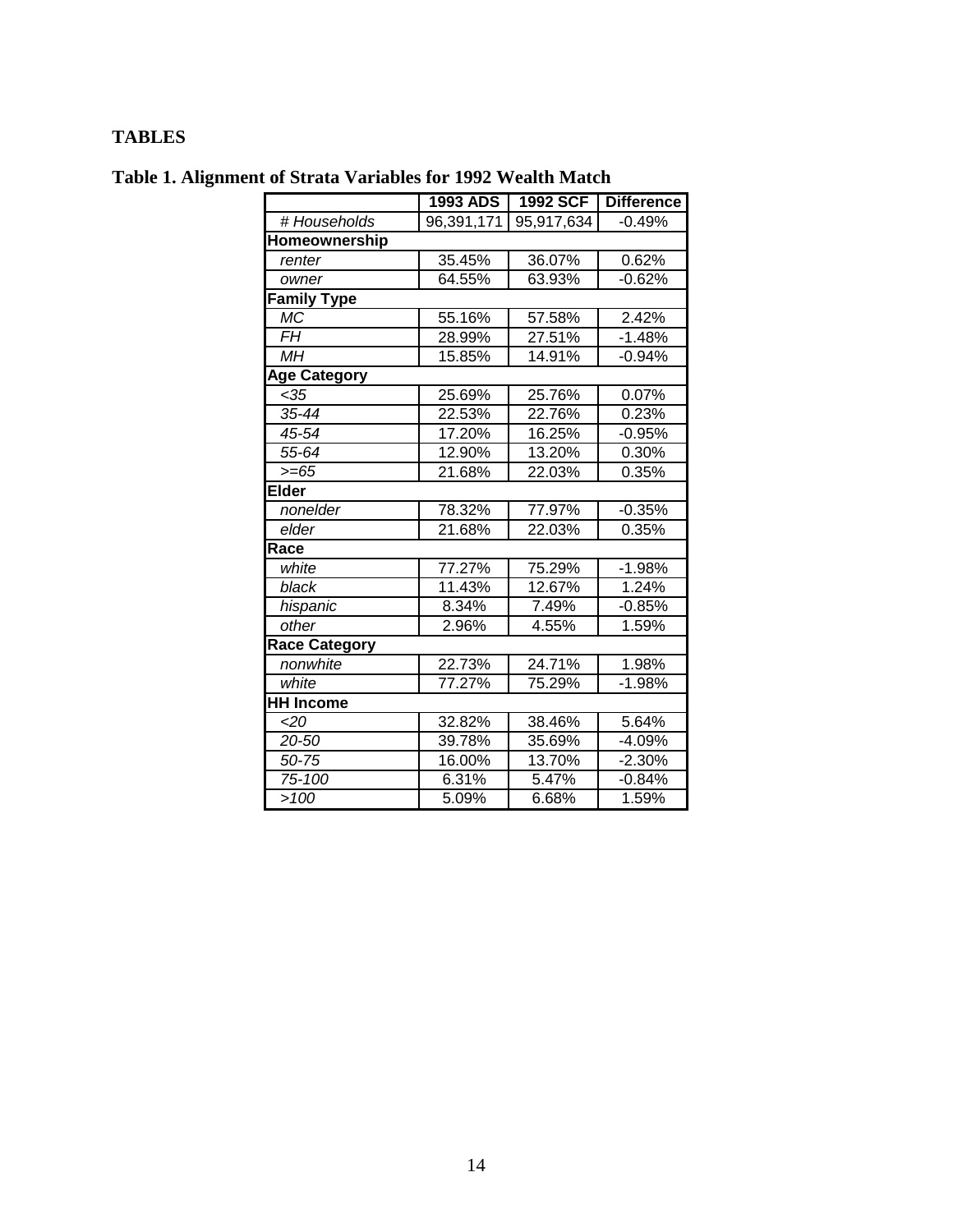|          |          |                       |                 | Renter          |                   |                 | Owner           |                   |
|----------|----------|-----------------------|-----------------|-----------------|-------------------|-----------------|-----------------|-------------------|
|          |          |                       | <b>1993 ADS</b> | <b>1992 SCF</b> | <b>Difference</b> | <b>1993 ADS</b> | <b>1992 SCF</b> | <b>Difference</b> |
|          |          | <b>Married Couple</b> | 3,606,835       | 4,660,214       | 1,053,379         | 5,002,567       | 5,323,171       | 320,604           |
|          | Nonwhite | <b>Female Head</b>    | 4,942,502       | 4,932,561       | (9,941)           | 1,883,374       | 2,198,137       | 314,763           |
| Nonelder |          | <b>Male Head</b>      | 2,349,762       | 2,466,973       | 117,211           | 879,492         | 786,777         | (92, 715)         |
|          | White    | <b>Married Couple</b> | 6,771,294       | 8,034,002       | ,262,708          | 28,483,330      | 27,997,158      | (486, 172)        |
|          |          | <b>Female Head</b>    | 6,338,847       | 4,792,493       | (1,546,354)       | 5,658,100       | 5,184,523       | (473, 577)        |
|          |          | <b>Male Head</b>      | 5,427,083       | 5,155,860       | (271, 223)        | 4,151,830       | 3,251,211       | (900, 619)        |
|          |          | <b>Married Couple</b> | 210,249         | 265,137         | 54,888            | 936,484         | 782,649         | (153, 835)        |
|          | Nonwhite | <b>Female Head</b>    | 744,509         | 624,201         | (120, 308)        | 832,497         | 1,178,693       | 346,196           |
| Elder    |          | <b>Male Head</b>      | 261,998         | 224,605         | (37, 393)         | 254,761         | 259,396         | 4,635             |
|          | White    | <b>Married Couple</b> | 654,611         | 658,865         | 4,254             | 7,505,608       | 7,503,662       | (1, 946)          |
|          |          | <b>Female Head</b>    | 2,265,697       | 2,244,509       | (21, 188)         | 5,274,944       | 5,234,636       | (40, 308)         |
|          |          | <b>Male Head</b>      | 597,718         | 539,089         | (58, 629)         | 1,357,079       | 1,619,112       | 262,033           |

**Table 2. Matching Cells for 1992 Wealth Match** 

**Table 3. Distribution of Matched Records by Matching Round, 1992 Wealth Match** 

| <b>Matching</b> | <b>Records</b> |                | <b>Cumulative</b> |
|-----------------|----------------|----------------|-------------------|
| Round           | <b>Matched</b> | <b>Percent</b> | <b>Percent</b>    |
|                 | 51,999         | 88.4           | 88.4              |
| 2               | 1,604          | 2.7            | 91.1              |
| 3               | 287            | 0.5            | 91.6              |
| 4               | 397            | 0.7            | 92.3              |
| 5               | 2,355          | 4.0            | 96.3              |
| 6               | 581            | 1.0            | 97.3              |
| 7               | 244            | 0.4            | 97.7              |
| 8               | 63             | 0.1            | 97.8              |
| 9               | 165            | 0.3            | 98.1              |
| 10              | 463            | 0.8            | 98.9              |
| 11              | 45             | 0.1            | 98.9              |
| 12              | 634            | 1.1            | 100               |
| Total           | 58,837         | 100            |                   |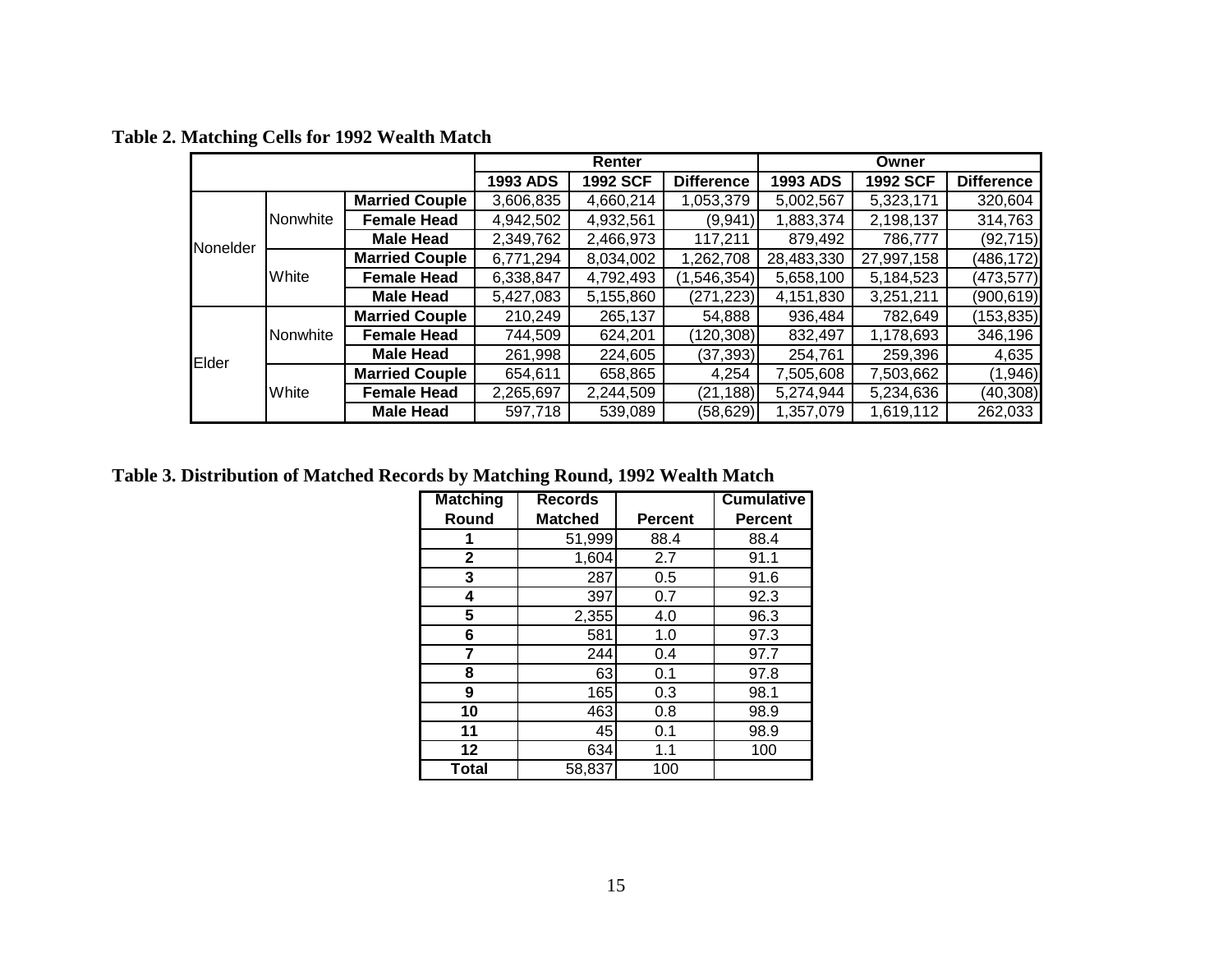#### **Table 4. Distribution of Net Worth in 1992 Matched File**

|                 | p90/p10    | p90/p50 | p50/p10   | p75/p25 l | p75/p50 | p50/p25 | gini  |
|-----------------|------------|---------|-----------|-----------|---------|---------|-------|
| <b>SCF 1992</b> | -248.372   | 8.338   | -29.788   | 75.611    | 3.335   | 22.672  | 0.810 |
| <b>Match</b>    | $-255.000$ | 8.331   | $-30.608$ | 104.180   | 3.351   | 31.086  | 0.816 |

**Table 5. Comparison of Mean and Median Wealth Variables in 1992 Matched File to 1992 SCF** 

|                    | Ave                | Ave.               | Ave.   | Ave.    | Ave.   | Ave.   | Ave.    | Ave.            | Med     | Med.   | Med                | Mec    | Med.   | Med.  | Med.              | Med.            |
|--------------------|--------------------|--------------------|--------|---------|--------|--------|---------|-----------------|---------|--------|--------------------|--------|--------|-------|-------------------|-----------------|
|                    | Asset <sup>.</sup> | Asset <sub>2</sub> | Asset3 | Asset4  | Asset5 | Debt1  | Debt2   | <b>Networth</b> | Asset′  | Asset2 | Asset <sub>3</sub> | Asset∠ | Asset5 | Debt1 | Debt <sub>2</sub> | <b>Networth</b> |
| <b>SCF</b><br>1992 | 70,209             | 67.369             | .747   | 29.790  | 16,835 | 22.752 | 5,616   | 177.582         | 40,000  |        | .410               |        |        |       | ,080              | 40.810          |
| Match              | 69,604             | 68.145             | 21.692 | 30.960  | 16.405 | 22.627 | 5.747   | 178.432         | 40.000  |        | 3,200              |        |        |       | .000              | 39.790          |
| Ratio              | 99.14%             | 15%i<br>101.       | 99.75% | 103.93% | 97.44% | 99.45% | 102.32% | 100.48%         | 100.00% |        | 93.84%             |        |        |       | 92.59%            | 97.50%          |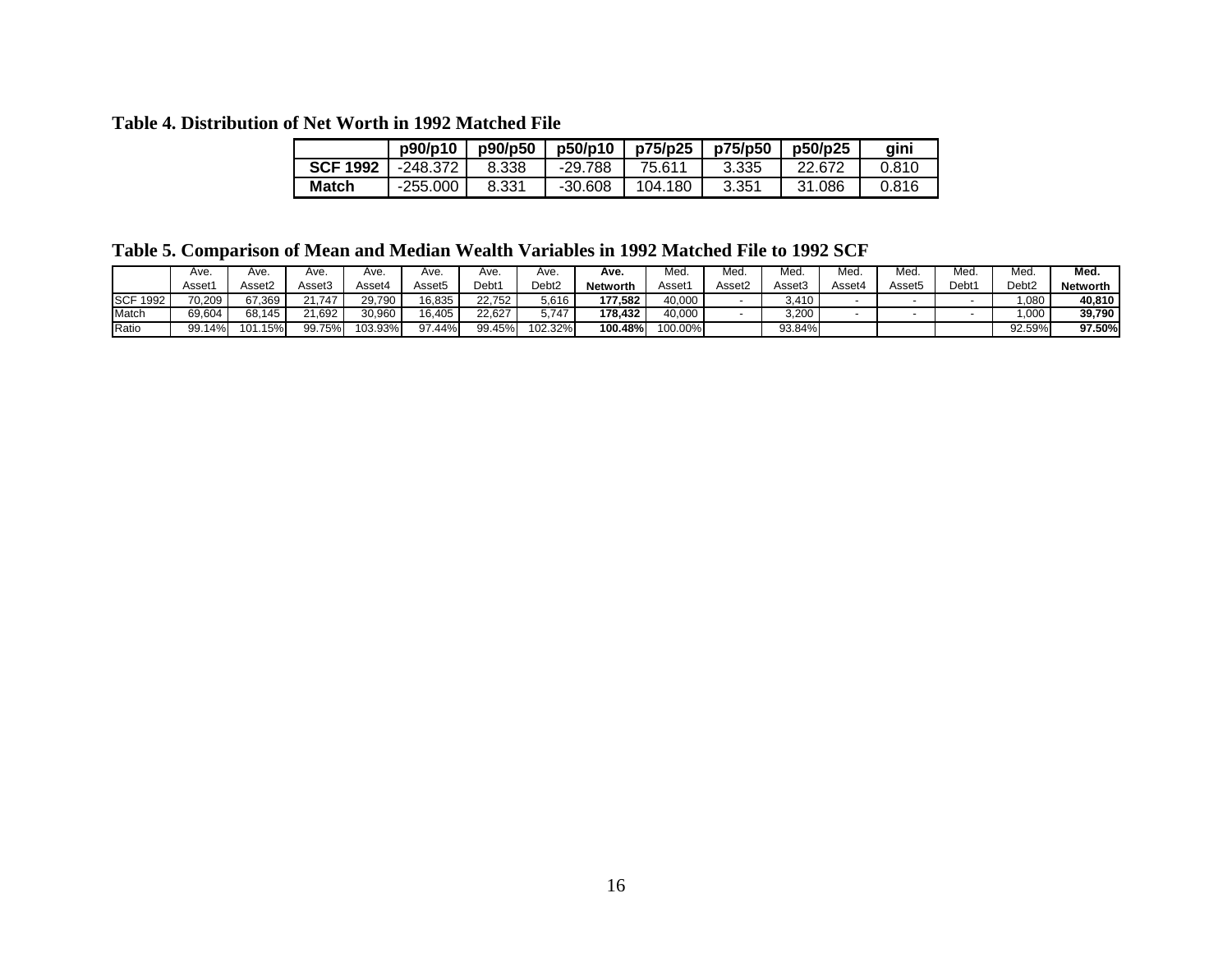|  | Table 6. Mean and Median Net Worth by Strata Variable, 1992 SCF and Match File |
|--|--------------------------------------------------------------------------------|
|  |                                                                                |

| Mean values of Net Worth (in 1992 dollars) |                |                     |       |                             |            |              | Median values of Net Worth (in 1992 dollars) |                |         |       |                               |            |              |
|--------------------------------------------|----------------|---------------------|-------|-----------------------------|------------|--------------|----------------------------------------------|----------------|---------|-------|-------------------------------|------------|--------------|
|                                            | <b>SCF1992</b> | Imputed             | Ratio |                             |            |              |                                              | <b>SCF1992</b> | Imputed | Ratio |                               |            |              |
| Net Worth                                  | 177,582        | 178,432             | 100%  |                             |            |              | Net Worth                                    | 40,810         | 39,790  | 98%   |                               |            |              |
| House                                      | 70,209         | 69,604              | 99%   |                             |            |              | House                                        | 40,000         | 40,000  | 100%  |                               |            |              |
| <b>Business Assets</b>                     | 67,369         | 68,145              | 101%  |                             |            |              | <b>Business Assets</b>                       |                | $\sim$  |       |                               |            |              |
| <b>Liquid Assets</b>                       | 21,747         | 21,692              | 100%  |                             |            |              | <b>Liquid Assets</b>                         | 3,410          | 3,200   | 94%   |                               |            |              |
| Stocks, bonds                              | 29,790         | 30,960              | 104%  |                             |            |              | Stocks, bonds                                |                |         |       |                               |            |              |
| <b>Retirement Assets</b>                   | 16,835         | 16,405              | 97%   |                             |            |              | <b>Retirement Assets</b>                     |                | ٠       |       |                               |            |              |
| Mortgage debt                              | 22,752         | 22,627              | 99%   |                             |            |              | Mortgage debt                                |                | $\sim$  |       |                               |            |              |
| Other debt                                 | 5,616          | 5,747               | 102%  |                             |            |              | Other debt                                   | 1,080          | 1,000   | 93%   |                               |            |              |
| Distribution among population subgroups    |                |                     |       | <b>Ratio of Mean Values</b> |            |              | Distribution among population subgroups      |                |         |       | <b>Ratio of Median Values</b> |            |              |
|                                            |                |                     |       |                             | <b>SCF</b> | Imputed      |                                              |                |         |       |                               | <b>SCF</b> | Impute       |
| Race                                       |                |                     |       | Race                        |            |              | Race                                         |                |         |       | Race                          |            |              |
| nonwhite                                   | 72,117         | 69,220              | 96%   | NW/W                        | 0.34       | 0.33         | nonwhite                                     | 7,700          | 6,470   | 84%   | NW/W                          | 0.13       | 0.11         |
| white                                      | 212,199        | 210,549             | 99%   |                             |            |              | white                                        | 60,790         | 56,600  | 93%   |                               |            |              |
| Race                                       |                |                     |       | Race                        |            |              | Race                                         |                |         |       | Race                          |            |              |
| white                                      | 212,199        | 210,549             | 99%   | B/W                         | 0.20       | 0.28         | white                                        | 60,790         | 56,600  | 93%   | B/W                           | 0.08       | 0.09         |
| black                                      | 43,065         | 59,223              | 138%  | H/W                         | 0.23       | 0.30         | black                                        | 5,111          | 5,030   | 98%   | H/W                           | 0.02       | 0.13         |
| hispanic                                   | 49,254         | 62,469              | 127%  | O/W                         | 0.90       | 0.60         | hispanic                                     | 1,175          | 7,200   | 613%  | O/W                           | 0.49       | 0.27         |
| other                                      | 190,603        | 126,909             | 67%   |                             |            |              | other                                        | 29,500         | 15,100  | 51%   |                               |            |              |
| <b>Family type</b>                         |                |                     |       | <b>Family type</b>          |            |              | <b>Family type</b>                           |                |         |       | <b>Family type</b>            |            |              |
| married couples                            | 240,777        | 253,565             | 105%  |                             |            |              | married couples                              | 63,680         | 69,700  | 109%  |                               |            |              |
| single males                               | 79,985         | 75,080              | 94%   | SM/MC                       | 0.33       | 0.30         | single males                                 | 18,700         | 13,300  | 71%   | SM/MC                         | 0.29       | 0.19         |
| single females                             | 113,655        | 105,968             | 93%   | SF/MC                       | 0.47       | 0.42         | single females                               | 16,600         | 14,600  | 88%   | SF/MC                         | 0.26       | 0.21         |
| <b>Housing Tenure</b>                      |                |                     |       | <b>Housing Tenure</b>       |            |              | <b>Housing Tenure</b>                        |                |         |       | <b>Housing Tenure</b>         |            |              |
| renter                                     | 33,674         | 25,875              | 77%   | renter/owner                | 0.13       | 0.10         | renter                                       | 120            | 101     | 84%   | renter/owner                  | 0.00       | 0.00         |
| home owner                                 | 258,781        | 262,215             | 101%  |                             |            |              | home owner                                   | 88,200         | 85,870  | 97%   |                               |            |              |
| Age<br>nonelderly                          |                |                     |       | Age                         |            |              | Age                                          |                |         |       | Age                           |            |              |
|                                            | 157,128        | 164,105             | 104%  | NE/E                        | 0.63       | 0.71         | nonelderly                                   | 30,700         | 30,700  | 100%  | NE/E                          | 0.36       | 0.38         |
| elderly                                    | 249,960        | 230,193             | 92%   |                             |            |              | elderly                                      | 85,270         | 80,250  | 94%   |                               |            |              |
| Age<br>It 35                               |                |                     |       | Age                         |            | Ratio to ALL | Age                                          |                |         |       | Age                           |            | Ratio to ALL |
|                                            | 38,131         | 42,557              | 112%  | It $35$                     | 0.21       | 0.24         | It $35$                                      | 2,590          | 2,300   | 89%   | It $35$                       | 0.06       | 0.06         |
| $\frac{1135}{35}$ to 44<br>45 to 54        | 123,273        | 122,073             | 99%   | 35 to 44                    | 0.69       | 0.68         | 35 to 44                                     | 33,300         | 35,830  | 108%  | 35 to 44                      | 0.82       | 0.90         |
|                                            | 256,752        | 276,505             | 108%  | 45 to 54                    | 1.45       | 1.55         | 45 to 54                                     | 69,150         | 62,240  | 90%   | 45 to 54                      | 1.69       | 1.56         |
| 55 to 64                                   | 325,172        | 329,693             | 101%  | 55 to 64                    | 1.83       | 1.85         | 55 to 64                                     | 96,400         | 98,000  | 102%  | 55 to 64                      | 2.36       | 2.46         |
| ge 65                                      | 249,960        | 230,193             | 92%   | ge $65$                     | 1.41       | 1.29         | ge $65$                                      | 85,270         | 80,250  | 94%   | ge $65$                       | 2.09       | 2.02         |
| Income group                               |                |                     |       | Income group                |            | Ratio to ALL | Income group                                 |                |         |       | Income group                  |            | Ratio to ALL |
| It $$20k$                                  | 47,022         | 46,063              | 98%   | It \$20k                    | 0.26       | 0.26         | $t$ \$20 $k$                                 | 9,820          | 9,700   | 99%   | It $$20k$                     | 0.24       | 0.24         |
| \$20-50k                                   | 100,642        | 95,770              | 95%   | $$20-50k$                   | 0.57       | 0.54         | \$20-50k                                     | 39,000         | 36.800  | 94%   | $$20-50k$                     | 0.96       | 0.92         |
| \$50-75k                                   | 169,121        | 212,118             | 125%  | \$50-75k                    | 0.95       | 1.19         | \$50-75k                                     | 85,900         | 78,350  | 91%   | \$50-75k                      | 2.10       | 1.97         |
| \$75-100k<br>gt \$100k                     | 337,713        | 369,906             | 110%  | \$75-100k                   | 1.90       | 2.07         | \$75-100k                                    | 166,030        | 158,200 | 95%   | \$75-100k                     | 4.07       | 3.98         |
|                                            |                | 1,226,072 1,333,974 | 109%  | gt \$100k                   | 6.90       | 7.48         | gt \$100k                                    | 443,430        | 482,480 | 109%  | gt \$100k                     | 10.87      | 12.13        |

|          |              | Median values of Net Worth (in 1992 dollars) |                |         |       |                               |            |              |  |
|----------|--------------|----------------------------------------------|----------------|---------|-------|-------------------------------|------------|--------------|--|
|          |              |                                              | <b>SCF1992</b> | Imputed | Ratio |                               |            |              |  |
|          |              | Net Worth                                    | 40,810         | 39,790  | 98%   |                               |            |              |  |
|          |              | House                                        | 40,000         | 40,000  | 100%  |                               |            |              |  |
|          |              | <b>Business Assets</b>                       |                |         |       |                               |            |              |  |
|          |              | <b>Liquid Assets</b>                         | 3,410          | 3,200   | 94%   |                               |            |              |  |
|          |              | Stocks, bonds                                |                |         |       |                               |            |              |  |
|          |              | <b>Retirement Assets</b>                     |                |         |       |                               |            |              |  |
|          |              | Mortgage debt                                | $\blacksquare$ |         |       |                               |            |              |  |
|          |              | Other debt                                   | 1,080          | 1,000   | 93%   |                               |            |              |  |
| n Values |              | Distribution among population subgroups      |                |         |       | <b>Ratio of Median Values</b> |            |              |  |
| SCF      | Imputed      |                                              |                |         |       |                               | <b>SCF</b> | Imputed      |  |
|          |              | Race                                         |                |         |       | Race                          |            |              |  |
| 0.34     | 0.33         | nonwhite                                     | 7,700          | 6,470   | 84%   | NW/W                          | 0.13       | 0.11         |  |
|          |              | white                                        | 60,790         | 56,600  | 93%   |                               |            |              |  |
|          |              | Race                                         |                |         |       | Race                          |            |              |  |
| 0.20     | 0.28         | white                                        | 60,790         | 56,600  | 93%   | B/W                           | 0.08       | 0.09         |  |
| 0.23     | 0.30         | black                                        | 5,111          | 5,030   | 98%   | <b>M/H</b>                    | 0.02       | 0.13         |  |
| 0.90     | 0.60         | hispanic                                     | 1,175          | 7,200   | 613%  | WO                            | 0.49       | 0.27         |  |
|          |              | other                                        | 29,500         | 15,100  | 51%   |                               |            |              |  |
|          |              | <b>Family type</b>                           |                |         |       | <b>Family type</b>            |            |              |  |
|          |              | married couples                              | 63,680         | 69,700  | 109%  |                               |            |              |  |
| 0.33     | 0.30         | single males                                 | 18,700         | 13,300  | 71%   | SM/MC                         | 0.29       | 0.19         |  |
| 0.47     | 0.42         | single females                               | 16,600         | 14.600  | 88%   | SF/MC                         | 0.26       | 0.21         |  |
|          |              | <b>Housing Tenure</b>                        |                |         |       | <b>Housing Tenure</b>         |            |              |  |
| 0.13     | 0.10         | renter                                       | 120            | 101     | 84%   | renter/owner                  | 0.00       | 0.00         |  |
|          |              | home owner                                   | 88,200         | 85,870  | 97%   |                               |            |              |  |
|          |              | Age                                          |                |         |       | Age                           |            |              |  |
| 0.63     | 0.71         | nonelderly                                   | 30,700         | 30,700  | 100%  | NE/E                          | 0.36       | 0.38         |  |
|          |              | elderly                                      | 85.270         | 80.250  | 94%   |                               |            |              |  |
|          | Ratio to ALL | Age                                          |                |         |       | Age                           |            | Ratio to ALL |  |
| 0.21     | 0.24         | It 35                                        | 2,590          | 2,300   | 89%   | It 35                         | 0.06       | 0.06         |  |
| 0.69     | 0.68         | 35 to 44                                     | 33,300         | 35,830  | 108%  | 35 to 44                      | 0.82       | 0.90         |  |
| 1.45     | 1.55         | 45 to 54                                     | 69,150         | 62,240  | 90%   | 45 to 54                      | 1.69       | 1.56         |  |
| 1.83     | 1.85         | 55 to 64                                     | 96,400         | 98,000  | 102%  | 55 to 64                      | 2.36       | 2.46         |  |
| 1.41     | 1.29         | ae 65                                        | 85,270         | 80,250  | 94%   | ge 65                         | 2.09       | 2.02         |  |
|          | Ratio to ALL | Income group                                 |                |         |       | Income group                  |            | Ratio to ALL |  |
| 0.26     | 0.26         | It \$20k                                     | 9,820          | 9,700   | 99%   | It \$20k                      | 0.24       | 0.24         |  |
| 0.57     | 0.54         | \$20-50k                                     | 39.000         | 36,800  | 94%   | \$20-50k                      | 0.96       | 0.92         |  |
| 0.95     | 1.19         | \$50-75k                                     | 85,900         | 78,350  | 91%   | \$50-75k                      | 2.10       | 1.97         |  |
| 1.90     | 2.07         | \$75-100k                                    | 166,030        | 158,200 | 95%   | \$75-100k                     | 4.07       | 3.98         |  |
| 6.90     | 7.48         | gt \$100k                                    | 443,430        | 482,480 | 109%  | gt \$100k                     | 10.87      | 12.13        |  |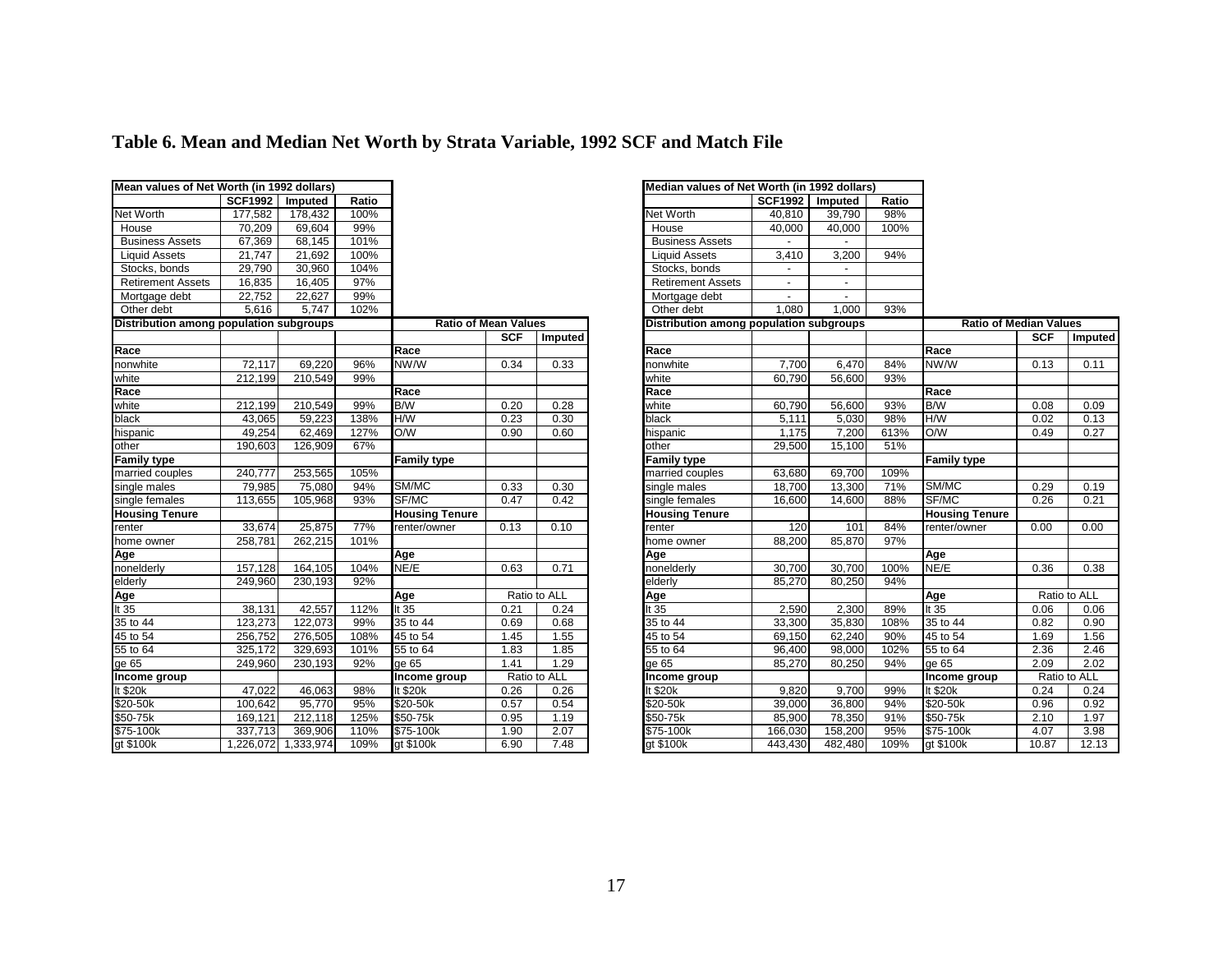|                    | <b>ADS 1993</b> | <b>AUTP 1985</b> | <b>Difference</b> |  |  |
|--------------------|-----------------|------------------|-------------------|--|--|
| <b>Individuals</b> | 186,837,050     | 20,120           |                   |  |  |
| <b>HH Income</b>   |                 |                  |                   |  |  |
| 15k less           | 26.31%          | 20.81%           | 5.50%             |  |  |
| 25k less           | 20.15%          | 25.26%           | $-5.11%$          |  |  |
| 35k less           | 17.36%          | 23.71%           | $-6.35%$          |  |  |
| 35k over           | 36.19%          | 30.22%           | 5.97%             |  |  |
| Sex                |                 |                  |                   |  |  |
| Female             | 52.08%          | 56.41%           | $-4.33%$          |  |  |
| Male               | 47.92%          | 43.59%           | 4.33%             |  |  |
| <b>Parent</b>      |                 |                  |                   |  |  |
| No                 | 66.71%          | 68.07%           | $-1.36%$          |  |  |
| Yes                | 33.29%          | 31.93%           | 1.36%             |  |  |
| <b>Employed</b>    |                 |                  |                   |  |  |
| No                 | 29.99%          | 36.75%           | $-6.76%$          |  |  |
| Yes                | 70.01%          | 63.25%           | 6.76%             |  |  |
| <b>Married</b>     |                 |                  |                   |  |  |
| No                 | 42.41%          | 36.96%           | 5.45%             |  |  |
| Yes                | 57.59%          | 63.04%           | $-5.45%$          |  |  |

**Table 7. Alignment of Strata Variables for 1992 Time Use Match** 

**Table 8. Distribution of Matched Records by Matching Round, 1992 Time Use Match** 

| <b>Matching</b> | <b>Records</b> |                | <b>Cumulative</b> |
|-----------------|----------------|----------------|-------------------|
| Round           | <b>Matched</b> | <b>Percent</b> | <b>Percent</b>    |
|                 | 103,943        | 92.7           | 92.7              |
| 2               | 3,365          | 3.0            | 95.7              |
| 3               | 115            | 0.1            | 95.8              |
|                 | 1,865          | 1.7            | 97.5              |
| 5               | 2,767          | 2.5            | 100.0             |
|                 | 37             | 0.0            | 100               |
| <b>Total</b>    | 112,092        | 100            |                   |

**Table 9. Distribution of Weekly Hours of Household Production in 1985 AUTP and Match File** 

|                   | p90/p10   | p90/p50 | p10/p50 | p75/p25 | p75/p50 | p25/p50 | Gini   |
|-------------------|-----------|---------|---------|---------|---------|---------|--------|
| <b>IAUTP 1985</b> | 14<br>14. | .80     | 5.00    | 3.00    | .50     | 2.00    | .4810  |
| Match             | 14<br>'4. | .80     | 5.00    | 3.00    | .50     | 2.00    | 0.4809 |

**Table 10. Comparison of Mean and Median Time Use Variables in 1992 Matched File** 

|                   |                   | Mean    |            | Mean HH | <b>Median</b> | Median | Median  | <b>I</b> Median HHI |
|-------------------|-------------------|---------|------------|---------|---------------|--------|---------|---------------------|
|                   | <b>Mean Carel</b> | Proc.   | Mean Corel | Prod.   | Care          | Proc.  | Core    | Prod.               |
| <b>JAUTP 1985</b> | 3.34              | 5.81    | 15.02      | 24.17   | 0.00          | 0.00   | 9.92    | 18.67               |
| <b>Match</b>      | 3.34              | 5.82    | 15.01      | 24.16   | 0.00          | 0.00   | 9.92    | 18.67               |
| <b>IRatio</b>     | 99.90%            | 100.10% | 99.93%     | 99.97%  |               |        | 100.00% | 100.00%             |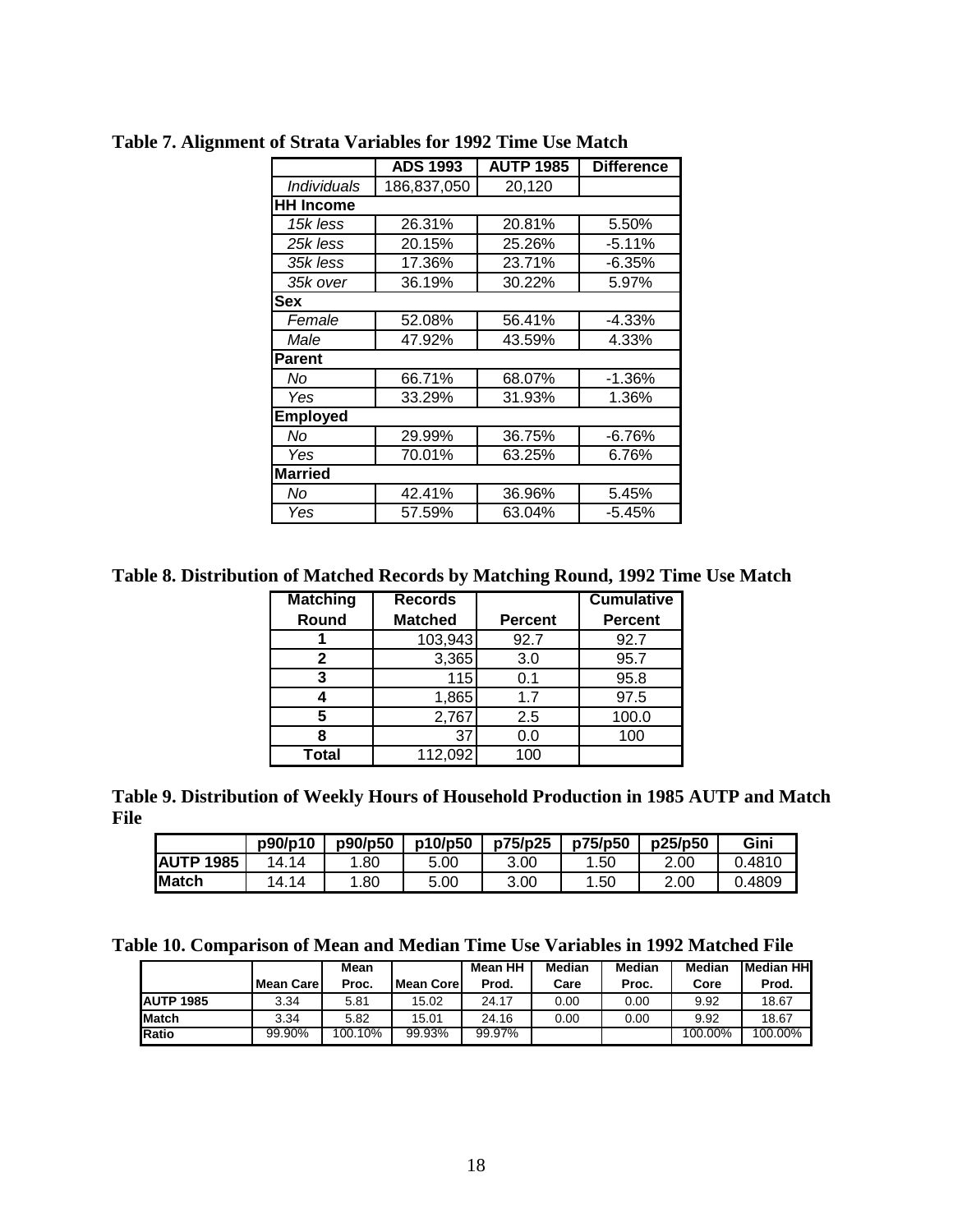| Mean values of HH Production (Weekly Hours) |                 |         |        |                  |                                                                        |                | Median values of HH Production (Weekly Hours) |                  |       |                               |                  |         |  |
|---------------------------------------------|-----------------|---------|--------|------------------|------------------------------------------------------------------------|----------------|-----------------------------------------------|------------------|-------|-------------------------------|------------------|---------|--|
|                                             | <b>AUTP1985</b> | Imputed | Ratio  |                  |                                                                        |                |                                               | AUTP1985 Imputed |       | Ratio                         |                  |         |  |
| <b>HH Production</b>                        | 24.17           | 24.16   | 100.0% |                  |                                                                        |                | <b>HH Production</b>                          | 18.67            | 18.67 | 100.0%                        |                  |         |  |
| Care                                        | 3.34            | 3.34    | 99.9%  |                  |                                                                        |                | Care                                          | $\overline{a}$   |       |                               |                  |         |  |
| Procurement                                 | 5.81            | 5.82    | 100.1% |                  |                                                                        |                | Procurement                                   |                  |       |                               |                  |         |  |
| Core                                        | 15.02           | 15.01   | 99.9%  |                  |                                                                        |                | Core                                          | 9.92             | 9.92  | 100.0%                        |                  |         |  |
| Distribution among population subgroups     |                 |         |        |                  | <b>Ratio of Mean Values</b><br>Distribution among population subgroups |                |                                               |                  |       | <b>Ratio of Median Values</b> |                  |         |  |
|                                             |                 |         |        |                  | <b>AUTP</b>                                                            | <b>Imputed</b> |                                               |                  |       |                               |                  | AUTP In |  |
| <b>HH Income</b>                            |                 |         |        | <b>HH Income</b> |                                                                        | Over All       | <b>HH Income</b>                              |                  |       |                               | <b>HH Income</b> | Over /  |  |
| 15k less                                    | 25.44           | 26.01   | 102.2% | 15k less         | 1.05                                                                   | 80.1           | 15k less                                      | 21.00            | 21.00 | 100.0%                        | 15k less         | 1.12    |  |
| 25k less                                    | 24.36           | 24.62   | 101.1% | 25k less         | 1.01                                                                   | .02            | 25k less                                      | 19.25            | 19.83 | 103.0%                        | 25k less         | 1.03    |  |
| 35k less                                    | 24.29           | 23.42   | 96.4%  | 35k less         | 1.00                                                                   | 0.97           | 35k less                                      | 19.25            | 17.50 | 90.9%                         | 35k less         | 1.03    |  |
| 35k over                                    | 23.10           | 22.92   | 99.2%  | 35k over         | 0.96                                                                   | 0.95           | 35k over                                      | 17.50            | 17.50 | 100.0%                        | 35k over         | 0.94    |  |
| Sex                                         |                 |         |        | <b>Sex</b>       |                                                                        |                | <b>Sex</b>                                    |                  |       |                               | <b>Sex</b>       |         |  |
| Female                                      | 30.73           | 30.73   | 100.0% | Female/Male      | 1.80                                                                   | 1.80           | Female                                        | 27.18            | 27.18 | $100.0\%$                     | Female           | 2.45    |  |
| Male                                        | 17.04           | 17.03   | 99.9%  |                  |                                                                        |                | Male                                          | 11.08            | 11.08 | 100.0%                        | Male             |         |  |
| Parent                                      |                 |         |        | Parent           |                                                                        |                | Parent                                        |                  |       |                               | Parent           |         |  |
| No                                          | 21.82           | 21.48   | 98.5%  | No/Yes           | 0.75                                                                   | 0.73           | No                                            | 16.92            | 16.68 | 98.6%                         | No               | 0.69    |  |
| Yes                                         | 29.16           | 29.53   | 101.3% |                  |                                                                        |                | Yes                                           | 24.50            | 24.85 | 101.4%                        | Yes              |         |  |
| Employed                                    |                 |         |        | <b>Employed</b>  |                                                                        |                | Employed                                      |                  |       |                               | <b>Employed</b>  |         |  |
| No                                          | 33.17           | 32.54   | 98.1%  | No/Yes           | 1.70                                                                   | 1.58           | No.                                           | 31.50            | 31.15 | 98.9%                         | No               | 2.25    |  |
| Yes                                         | 19.48           | 20.58   | 105.6% |                  |                                                                        |                | Yes                                           | 14.00            | 14.70 | 105.0%                        | Yes              |         |  |
| <b>Married</b>                              |                 |         |        | <b>Married</b>   |                                                                        |                | <b>Married</b>                                |                  |       |                               | Married          |         |  |
| No                                          | 19.51           | 20.73   | 106.2% | No/Yes           | 0.73                                                                   | 0.78           | No                                            | 14.82            | 15.52 | 104.7%                        | No               | 0.70    |  |
| Yes                                         | 26.84           | 26.69   | 99.5%  |                  |                                                                        |                | Yes                                           | 21.23            | 21.12 | 99.5%                         | Yes              |         |  |

# **Table 11. Mean and Median Household Production Weekly Hours, 1985 AUTP and Match**

|                          |                  |                             |          | Median values of HH Production (Weekly Hours) |                 |         |        |                               |             |          |
|--------------------------|------------------|-----------------------------|----------|-----------------------------------------------|-----------------|---------|--------|-------------------------------|-------------|----------|
| io                       |                  |                             |          |                                               | <b>AUTP1985</b> | Imputed | Ratio  |                               |             |          |
| $\frac{10}{\%}$          |                  |                             |          | <b>HH Production</b>                          | 18.67           | 18.67   | 100.0% |                               |             |          |
|                          |                  |                             |          | Care                                          |                 |         |        |                               |             |          |
| $\frac{1}{6}$            |                  |                             |          | Procurement                                   |                 |         |        |                               |             |          |
| $\frac{1}{\%}$           |                  |                             |          | Core                                          | 9.92            | 9.92    | 100.0% |                               |             |          |
|                          |                  | <b>Ratio of Mean Values</b> |          | Distribution among population subgroups       |                 |         |        | <b>Ratio of Median Values</b> |             |          |
|                          |                  | <b>AUTP</b>                 | Imputed  |                                               |                 |         |        |                               | <b>AUTP</b> | Imputed  |
|                          | <b>HH Income</b> |                             | Over All | <b>HH Income</b>                              |                 |         |        | <b>HH Income</b>              |             | Over All |
| 2%                       | 15k less         | 1.05                        | 1.08     | 15k less                                      | 21.00           | 21.00   | 100.0% | 15k less                      | 1.12        | 1.12     |
| $\frac{9}{6}$            | 25k less         | 1.01                        | 1.02     | 25k less                                      | 19.25           | 19.83   | 103.0% | 25k less                      | 1.03        | 1.06     |
| ℅                        | 35k less         | 1.00                        | 0.97     | 35k less                                      | 19.25           | 17.50   | 90.9%  | 35k less                      | 1.03        | 0.94     |
| %                        | 35k over         | 0.96                        | 0.95     | 35k over                                      | 17.50           | 17.50   | 100.0% | 35k over                      | 0.94        | 0.94     |
|                          | <b>Sex</b>       |                             |          | Sex                                           |                 |         |        | <b>Sex</b>                    |             |          |
| $\overline{\frac{9}{6}}$ | Female/Male      | 1.80                        | 1.80     | Female                                        | 27.18           | 27.18   | 100.0% | Female                        | 2.45        | 2.45     |
| %                        |                  |                             |          | Male                                          | 11.08           | 11.08   | 100.0% | Male                          |             |          |
|                          | Parent           |                             |          | Parent                                        |                 |         |        | Parent                        |             |          |
| %                        | No/Yes           | 0.75                        | 0.73     | No                                            | 16.92           | 16.68   | 98.6%  | No                            | 0.69        | 0.67     |
| 3%                       |                  |                             |          | Yes                                           | 24.50           | 24.85   | 101.4% | Yes                           |             |          |
|                          | <b>Employed</b>  |                             |          | Employed                                      |                 |         |        | <b>Employed</b>               |             |          |
| %                        | No/Yes           | 1.70                        | 1.58     | No                                            | 31.50           | 31.15   | 98.9%  | No                            | 2.25        | 2.12     |
| 5%                       |                  |                             |          | Yes                                           | 14.00           | 14.70   | 105.0% | Yes                           |             |          |
|                          | <b>Married</b>   |                             |          | <b>Married</b>                                |                 |         |        | <b>Married</b>                |             |          |
| 2%                       | No/Yes           | 0.73                        | 0.78     | No                                            | 14.82           | 15.52   | 104.7% | No                            | 0.70        | 0.73     |
| %                        |                  |                             |          | Yes                                           | 21.23           | 21.12   | 99.5%  | Yes                           |             |          |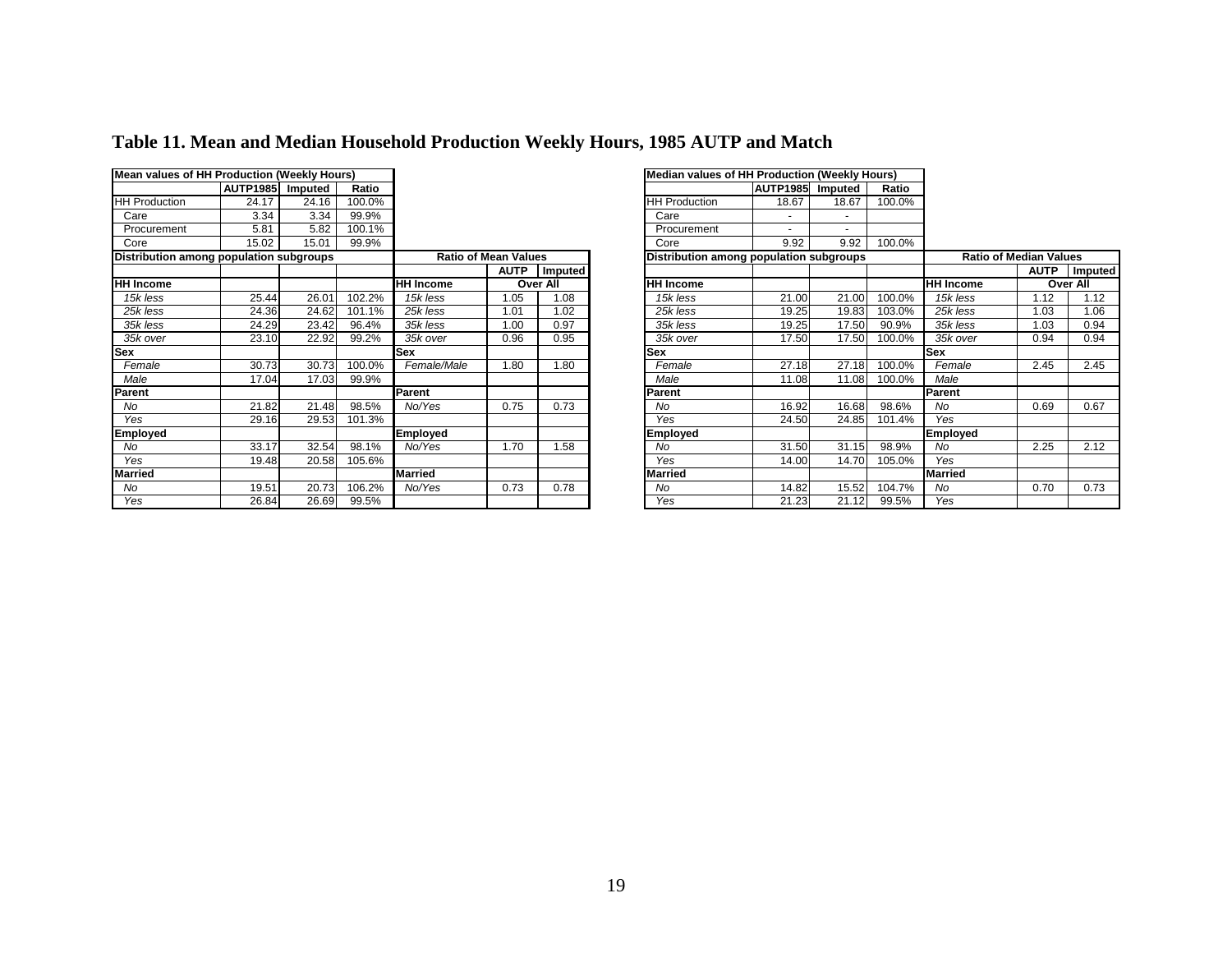| <b>ASEC2008</b> |             | <b>Difference</b> |  |
|-----------------|-------------|-------------------|--|
| 116,783,684     | 116,122,131 | $-0.57%$          |  |
|                 |             |                   |  |
| 32.07%          | 31.36%      | $-0.71%$          |  |
| 67.93%          | 68.64%      | 0.71%             |  |
|                 |             |                   |  |
| 54.89%          | 58.80%      | 3.91%             |  |
| 28.03%          | 27.15%      | $-0.88%$          |  |
| 17.08%          | 14.04%      | $-3.04%$          |  |
|                 |             |                   |  |
| 22.07%          | 21.66%      | $-0.41%$          |  |
| 30.08%          | 30.58%      | 0.50%             |  |
| 27.20%          | 26.63%      | $-0.57%$          |  |
| 20.65%          | 21.14%      | 0.49%             |  |
|                 |             |                   |  |
| 79.35%          | 78.86%      | $-0.49%$          |  |
| 20.65%          | 21.14%      | 0.49%             |  |
|                 |             |                   |  |
| 70.87%          | 73.92%      | 3.05%             |  |
| 12.08%          | 12.58%      | 0.50%             |  |
| 11.42%          | 9.41%       | $-2.01%$          |  |
| 5.62%           | 4.08%       | $-1.54%$          |  |
|                 |             |                   |  |
| 29.13%          | 26.08%      | $-3.05%$          |  |
| 70.87%          | 73.92%      | 3.05%             |  |
|                 |             |                   |  |
| 18.91%          | 21.48%      | 2.57%             |  |
| 30.35%          | 32.53%      | 2.18%             |  |
| 17.81%          | 17.25%      | $-0.56%$          |  |
| 11.93%          | 10.36%      | $-1.57%$          |  |
| 21.01%          | 18.37%      | $-2.64%$          |  |
|                 |             | <b>SCF2007</b>    |  |

**Table 12. Alignment of Strata Variables for 2007 Wealth Match**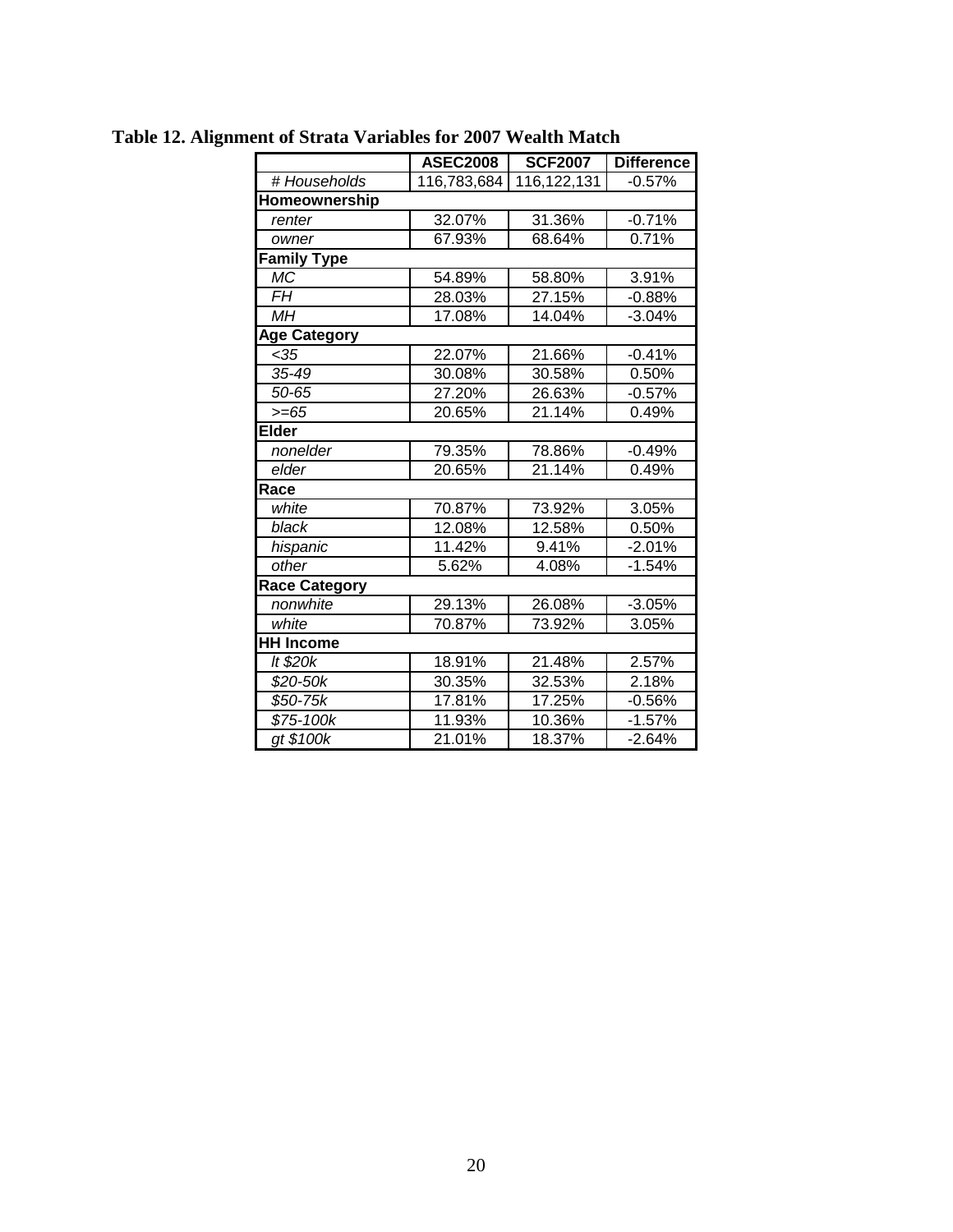|                 |                 | <b>Married Couple</b> | 6,153,278 | 7,425,911 | 1,272,633  | 32,800,000 | 33,900,000 | 1,100,000     |
|-----------------|-----------------|-----------------------|-----------|-----------|------------|------------|------------|---------------|
|                 | Nonelder        | <b>Female Head</b>    | 5,836,162 | 6,083,420 | 247,258    | 7,113,122  | 8,028,186  | 915,064       |
| White           |                 | <b>Male Head</b>      | 5,265,231 | 4,776,694 | (488,537)  | 5,932,545  | 4,791,845  | (1, 140, 700) |
|                 |                 | <b>Married Couple</b> | 580,476   | 568,096   | (12, 380)  | 8,171,482  | 10,000,000 | 1,828,518     |
|                 | <b>Elder</b>    | <b>Female Head</b>    | 2,080,339 | 2,216,597 | 136,258    | 6,126,145  | 5,872,957  | (253, 188)    |
|                 |                 | <b>Male Head</b>      | 695,659   | 673,287   | (22, 372)  | 1,970,779  | 1,949,155  | (21, 624)     |
|                 |                 | <b>Married Couple</b> | 1,463,289 | 2,181,595 | 718,306    | 2,789,680  | 3,187,606  | 397,926       |
|                 | <b>Nonelder</b> | <b>Female Head</b>    | 3,637,055 | 3,636,837 | (218)      | 1,764,171  | 1,812,725  | 48,554        |
| <b>Black</b>    |                 | <b>Male Head</b>      | 1,500,803 | 1,195,575 | (305, 228) | 768,405    | 786,938    | 18,533        |
|                 |                 | <b>Married Couple</b> | 94,325    | 167,867   | 73,542     | 485,445    | 519,594    | 34,149        |
|                 | <b>Elder</b>    | <b>Female Head</b>    | 459,034   | 325,621   | (133, 413) | 708,681    | 747,557    | 38,876        |
|                 |                 | <b>Male Head</b>      | 212,766   | 36,066    | (176,700)  | 227,940    | 90,112     | (137, 828)    |
|                 |                 | <b>Married Couple</b> | 3,037,302 | 3,062,197 | 24,895     | 4,034,777  | 3,991,619  | (43, 158)     |
|                 | <b>Nonelder</b> | <b>Female Head</b>    | 1,862,413 | 1,203,244 | (659, 169) | 962,486    | 493,585    | (468, 901)    |
| <b>Hispanic</b> |                 | <b>Male Head</b>      | 1,407,965 | 886,464   | (521, 501) | 639,475    | 363,917    | (275, 558)    |
|                 |                 | <b>Married Couple</b> | 141,657   | 136,705   | (4, 952)   | 472,314    | 325,835    | (146, 479)    |
|                 | <b>Elder</b>    | <b>Female Head</b>    | 230,583   | 299,065   | 68,482     | 342,797    | 190,174    | (152, 623)    |
|                 |                 | <b>Male Head</b>      | 106,808   |           | (106, 808) | 100,168    | 40,706     | (59, 462)     |
|                 |                 | <b>Married Couple</b> | 1,061,729 | 838,077   | (223, 652) | 2,343,250  | 2,083,738  | (259, 512)    |
|                 | <b>Nonelder</b> | <b>Female Head</b>    | 732,970   | 342,281   | (390, 689) | 535,123    | 226,277    | (308, 846)    |
| Other           |                 | <b>Male Head</b>      | 607,255   | 357,485   | (249, 770) | 382,962    | 415,657    | 32,695        |
|                 |                 | <b>Married Couple</b> | 91,743    | 42,122    | (49,621)   | 341,786    | 194,035    | (147, 751)    |
|                 | <b>Elder</b>    | <b>Female Head</b>    | 137,023   | 130,083   | (6,940)    | 204,244    | 102,379    | (101, 865)    |
|                 |                 | <b>Male Head</b>      | 57,561    | 37,961    | (19,600)   | 72,838     |            | (72,838)      |

**Table 13. Matching Cells for 2007 Wealth Match**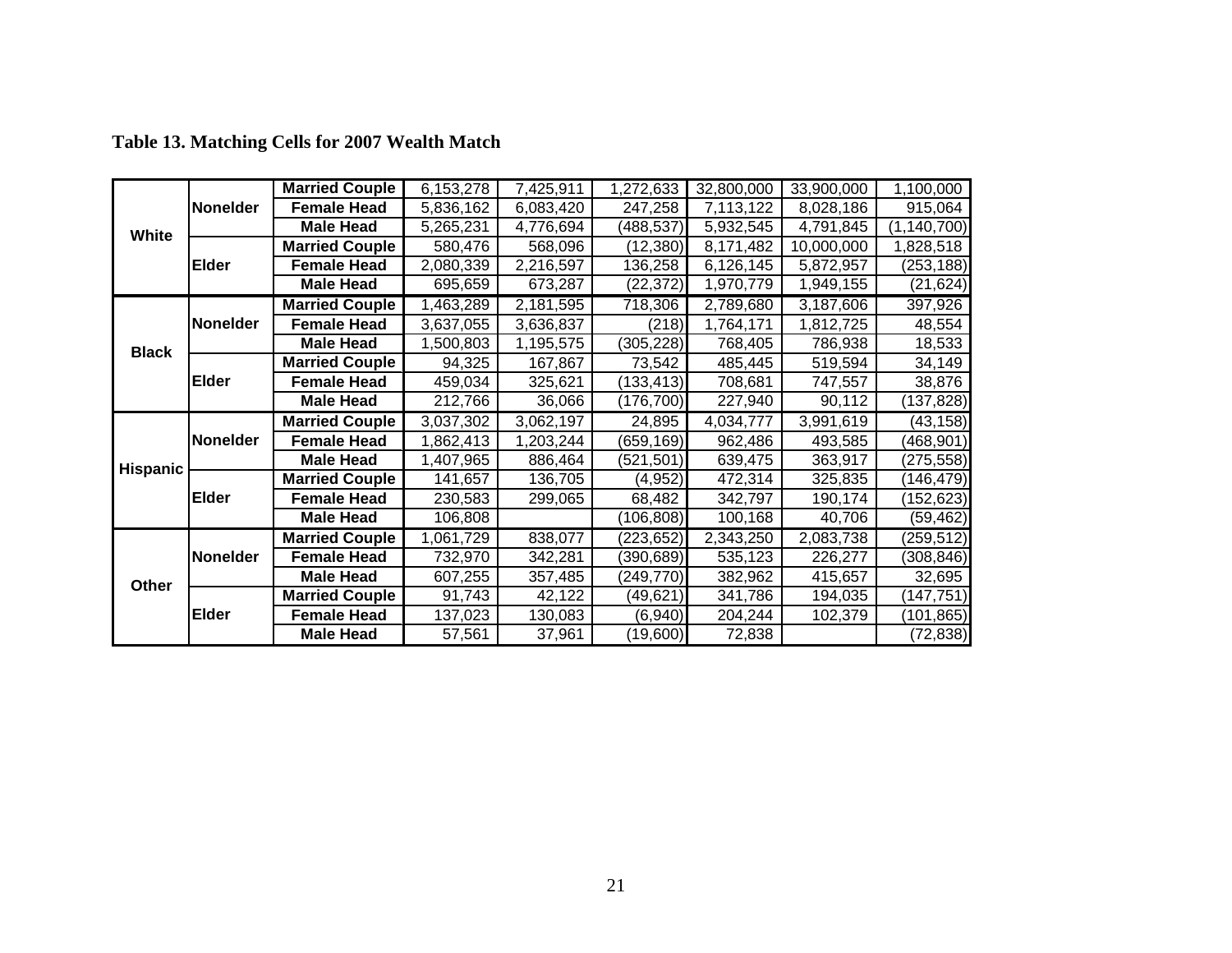| <b>Matching</b> | <b>Records</b> |         | <b>Cumulative</b> |
|-----------------|----------------|---------|-------------------|
| Round           | Matched        | Percent | <b>Percent</b>    |
| 1               | 103,725,998    | 88.8    | 88.8              |
| 2               | 1,597,028      | 1.4     | 90.2              |
| 3               | 2,344,319      | 2.0     | 92.2              |
| 4               | 1,501,386      | 1.3     | 93.5              |
| 5               | 375,518        | 0.3     | 93.8              |
| 6               | 94,472         | 0.1     | 93.9              |
| 7               | 885,159        | 0.8     | 94.6              |
| 8               | 2,639,590      | 2.3     | 96.9              |
| 9               | 80,495         | 0.1     | 97.0              |
| 10              | 505,706        | 0.4     | 97.4              |
| 11              | 1,100,900      | 0.9     | 98.3              |
| 12              | 104,017        | 0.1     | 98.4              |
| 13              | 246,586        | 0.2     | 98.6              |
| 14              | 338,367        | 0.3     | 98.9              |
| 15              | 244,271        | 0.2     | 99.1              |
| 16              | 999,872        | 0.9     | 100.0             |
| <b>Total</b>    | 116,783,684    | 100.0   |                   |

**Table 14. Distribution of Matched Records by Matching Round, 2007 Wealth Match** 

#### **Table 15. Distribution of Net Worth in 2007 SCF and Matched File**

|                  | p90/p10    | p90/p50 | p50/p10  | p75/p25 | p75/p50 | p50/p25 | aini  |
|------------------|------------|---------|----------|---------|---------|---------|-------|
| <b>ISCF 2007</b> | $-154.286$ | 8.533   | $-0.006$ | 98.316  | 3.398   | 0.035   | 0.835 |
| IMatch           | $-154.122$ | 8.643   | $-0.006$ | 136.627 | 3.434   | 0.025   | 0.831 |

| Table 16. Comparison of Mean and Median Wealth Variables in 2007 Matched File to 2007 SCF |  |  |  |  |  |
|-------------------------------------------------------------------------------------------|--|--|--|--|--|
|                                                                                           |  |  |  |  |  |

|                 | Ave.    | Ave.    | Ave.    | Ave.    | Ave.   | Ave.       | Ave.              | Ave.            | Med.    | Med.   | Med.   | Med.   | Med.   | Med.  | Med.              | Med.            |
|-----------------|---------|---------|---------|---------|--------|------------|-------------------|-----------------|---------|--------|--------|--------|--------|-------|-------------------|-----------------|
|                 | Asset1  | Asset2  | Asset3  | Asset4  | Asset5 | Debt1      | Debt <sub>2</sub> | <b>Networth</b> | Asset1  | Asset2 | Asset3 | Asset4 | Asset5 | Debt1 | Debt <sub>2</sub> | <b>Networth</b> |
| <b>SCF 2007</b> | 207.659 | 194.308 | 40,541  | 104.282 | 70,996 | 72.449     | 14,356            | 530.981         | 120.000 |        | 5.200  |        | 200    |       | 3,000             | 101.255         |
| <b>Match</b>    | 203.446 | 185.370 | 40,594  | 95.436  | 69.850 | $71.419$ i | 3.956             | 509.322         | 120,000 |        | 5.100  |        | 70.    |       | 3,000             | 99.505          |
| Ratio           | 97.97%  | 95.40%  | 100.13% | 91.52%  | 98.39% | 98.58%     | 97.22%            | 95.92%          | 100.00% |        | 98.08% |        | 35.00% |       | 100.00%           | 98.27%          |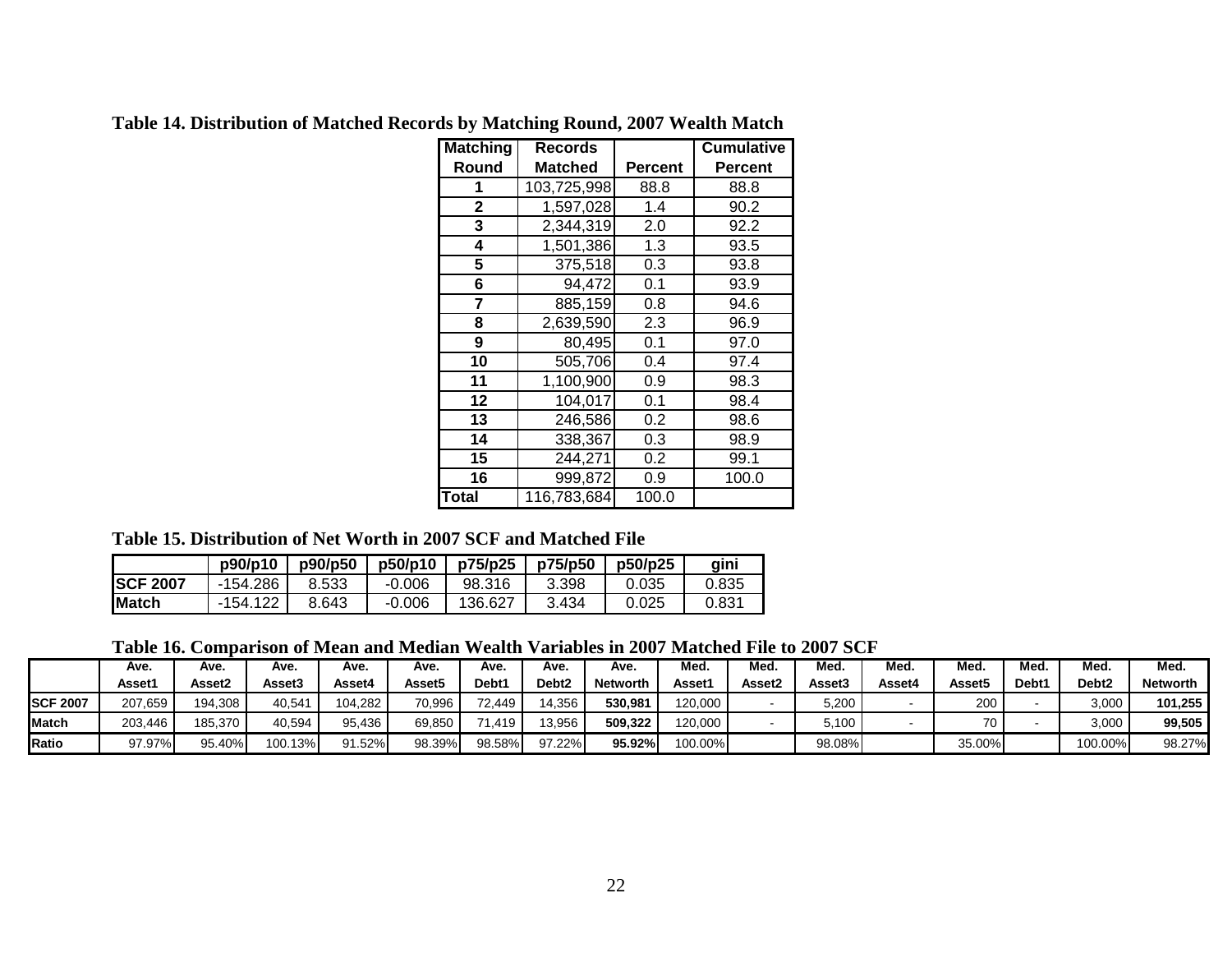| Mean values of Net Worth (in 2007 dollars) |                 |              |       |                       |                             |              | Median values of Net Worth (in 2007 dollars) |                 |              |       |                       |                               |              |  |  |  |
|--------------------------------------------|-----------------|--------------|-------|-----------------------|-----------------------------|--------------|----------------------------------------------|-----------------|--------------|-------|-----------------------|-------------------------------|--------------|--|--|--|
|                                            | <b>SCF 2007</b> | <b>Match</b> | Ratio |                       |                             |              |                                              | <b>SCF 2007</b> | <b>Match</b> | Ratio |                       |                               |              |  |  |  |
| Net Worth                                  | 530,981         | 509,322      | 96%   |                       |                             |              | Net Worth                                    | 101,255         | 99,505       | 98%   |                       |                               |              |  |  |  |
| House                                      | 207,659         | 203,446      | 98%   |                       |                             |              | House                                        | 120,000         | 120,000      | 100%  |                       |                               |              |  |  |  |
| <b>Business Assets</b>                     | 194,308         | 185,370      | 95%   |                       |                             |              | <b>Business Assets</b>                       |                 |              |       |                       |                               |              |  |  |  |
| <b>Liquid Assets</b>                       | 40,541          | 40,594       | 100%  |                       |                             |              | <b>Liquid Assets</b>                         | 5,200           | 5,100        | 98%   |                       |                               |              |  |  |  |
| Stocks, bonds                              | 104,282         | 95,436       | 92%   |                       |                             |              | Stocks, bonds                                |                 |              |       |                       |                               |              |  |  |  |
| <b>Retirement Assets</b>                   | 70,996          | 69,850       | 98%   |                       |                             |              | <b>Retirement Assets</b>                     | 200             | 70           | 35%   |                       |                               |              |  |  |  |
| Mortgage debt                              | 72,449          | 71,419       | 99%   |                       |                             |              | Mortgage debt                                |                 |              |       |                       |                               |              |  |  |  |
| Other debt                                 | 14,356          | 13,956       | 97%   |                       |                             |              | Other debt                                   | 3,000           | 3,000        | 100%  |                       |                               |              |  |  |  |
| Distribution among population subgroups    |                 |              |       |                       | <b>Ratio of Mean Values</b> |              | Distribution among population subgroups      |                 |              |       |                       | <b>Ratio of Median Values</b> |              |  |  |  |
|                                            |                 |              |       |                       | <b>SCF</b>                  | Match        |                                              |                 |              |       |                       | <b>SCF</b>                    | Match        |  |  |  |
| Race                                       |                 |              |       | Race                  |                             |              | Race                                         |                 |              |       | Race                  |                               |              |  |  |  |
| white                                      | 645,819         | 638,287      | 99%   | B/W                   | 0.19                        | 0.19         | white                                        | 142,805         | 147,570      | 103%  | B/W                   | 0.06                          | 0.05         |  |  |  |
| black                                      | 120,640         | 122,992      | 102%  | H/W                   | 0.26                        | 0.26         | black                                        | 8,000           | 8,000        | 100%  | H/W                   | 0.06                          | 0.07         |  |  |  |
| hispanic                                   | 170,127         | 166,571      | 98%   | O/W                   | 0.85                        | 0.64         | hispanic                                     | 8,870           | 10,630       | 120%  | O/W                   | 0.96                          | 0.49         |  |  |  |
| other                                      | 547,767         | 410,324      | 75%   |                       |                             |              | other                                        | 137,000         | 72,850       | 53%   |                       |                               |              |  |  |  |
| Family type                                |                 |              |       | Family type           |                             |              | Family type                                  |                 |              |       | <b>Family type</b>    |                               |              |  |  |  |
| married couples                            | 726,413         | 731,394      | 101%  | SF/MC                 | 0.30                        | 0.29         | married couples                              | 157,000         | 168,500      | 107%  | SF/MC                 | 0.26                          | 0.24         |  |  |  |
| single females                             | 220,143         | 214,627      | 97%   | SM/MC                 | 0.43                        | 0.38         | single females                               | 41,500          | 39,805       | 96%   | SM/MC                 | 0.27                          | 0.19         |  |  |  |
| single males                               | 313,723         | 279,274      | 89%   |                       |                             |              | single males                                 | 43,000          | 32,650       | 76%   |                       |                               |              |  |  |  |
| <b>Housing Tenure</b>                      |                 |              |       | <b>Housing Tenure</b> |                             |              | <b>Housing Tenure</b>                        |                 |              |       | <b>Housing Tenure</b> |                               |              |  |  |  |
| renter                                     | 60,792          | 61,538       | 101%  | renter/owner          | 0.08                        | 0.09         | renter                                       | 30 <sup>°</sup> | $\Omega$     | $0\%$ | renter/owner          | 0.00                          | 0.00         |  |  |  |
| home owner                                 | 745,799         | 720,729      | 97%   |                       |                             |              | home owner                                   | 212,078         | 213,100      | 100%  |                       |                               |              |  |  |  |
| Age                                        |                 |              |       | Age                   |                             |              | Age                                          |                 |              |       | Age                   |                               |              |  |  |  |
| nonelderly                                 | 458,051         | 454,995      | 99%   | NE/E                  | 0.57                        | 0.63         | nonelderly                                   | 71,700          | 73,050       | 102%  | NE/E                  | 0.34                          | 0.37         |  |  |  |
| elderly                                    | 803,089         | 718,115      | 89%   |                       |                             |              | elderly                                      | 209,960         | 196,000      | 93%   |                       |                               |              |  |  |  |
| ncome group                                |                 |              |       | Income group          |                             | Ratio to ALL | ncome group                                  |                 |              |       | Income group          |                               | Ratio to ALL |  |  |  |
| lt \$20k                                   | 103,192         | 108,761      | 105%  | It \$20k              | 0.19                        | 0.21         | It \$20k                                     | 4,150           | 8,071        | 194%  | It \$20k              | 0.04                          | 0.08         |  |  |  |
| \$20-50k                                   | 161,648         | 162,177      | 100%  | \$20-50k              | 0.30                        | 0.32         | \$20-50k                                     | 47,000          | 48,300       | 103%  | \$20-50k              | 0.46                          | 0.49         |  |  |  |
| \$50-75k                                   | 291,666         | 272,386      | 93%   | \$50-75k              | 0.55                        | 0.53         | \$50-75k                                     | 113,000         | 98,005       | 87%   | \$50-75k              | 1.12                          | 0.98         |  |  |  |
| \$75-100k                                  | 411,726         | 367,982      | 89%   | \$75-100k             | 0.78                        | 0.72         | \$75-100k                                    | 212,105         | 180,300      | 85%   | \$75-100k             | 2.09                          | 1.81         |  |  |  |
| gt \$100k                                  | 1,976,913       | 1,652,562    | 84%   | gt \$100k             | 3.72                        | 3.24         | gt \$100k                                    | 560,000         | 448,001      | 80%   | gt \$100k             | 5.53                          | 4.50         |  |  |  |
|                                            |                 |              |       |                       |                             |              |                                              |                 |              |       |                       |                               |              |  |  |  |

┓

# **Table 17. Mean and Median Net Worth by Strata Variable, 2007 SCF and Match File**

┓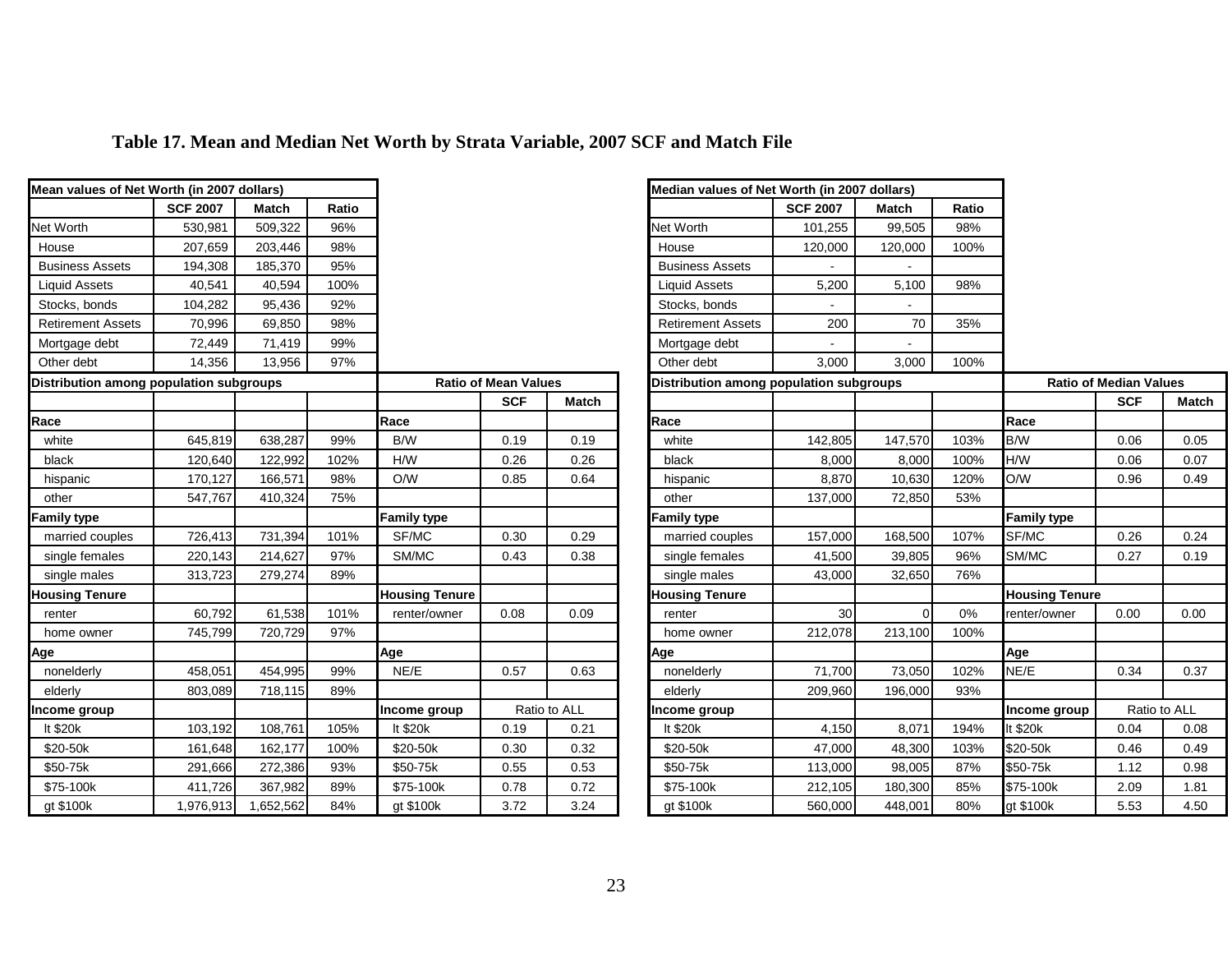|                                    | <b>ASEC 2008</b> | <b>ATUS 2007</b> | <b>Difference</b> |
|------------------------------------|------------------|------------------|-------------------|
| <b>Number</b>                      | 237,993,292      | 234,238,921      | $-1.58%$          |
| <b>Sex</b>                         |                  |                  |                   |
| Female                             | 51.43%           | 51.62%           | $-0.19%$          |
| Male                               | 48.57%           | 48.38%           | 0.19%             |
| <b>Parent</b>                      |                  |                  |                   |
| No                                 | 74.40%           | 69.88%           | 4.52%             |
| Yes                                | 25.60%           | 30.12%           | $-4.52%$          |
| Employed                           |                  |                  |                   |
| No                                 | 35.00%           | 34.06%           | 0.94%             |
| Yes                                | 65.00%           | 65.94%           | -0.94%            |
| <b>Married</b>                     |                  |                  |                   |
| No                                 | 44.65%           | 42.42%           | 2.23%             |
| Yes                                | 55.35%           | 57.58%           | $-2.23%$          |
| <b>Spouse's Labor Force Status</b> |                  |                  |                   |
| No Spouse                          | 44.65%           | 42.42%           | $-2.23%$          |
| Not Employed                       | 16.50%           | 18.27%           | 1.77%             |
| Employed                           | 38.85%           | 39.31%           | 0.46%             |

**Table 18. Alignment of Strata Variables for 2007 Time Use Match** 

**Table 19. Distribution of Matched Records by Matching Round, 2007 Time Use Match** 

| <b>Matching</b> | <b>Records</b> |                | <b>Cumulative</b> |
|-----------------|----------------|----------------|-------------------|
| Round           | <b>Matched</b> | <b>Percent</b> | <b>Percent</b>    |
|                 | 223,368,566    | 93.9           | 93.9              |
| 2               | 2,273,377      | 1.0            | 94.8              |
| 3               | 343,914        | 0.1            | 95.0              |
| 4               | 1,118,787      | 0.5            | 95.4              |
| 5               | 7,088,604      | 3.0            | 98.4              |
| 6               | 3,200,222      | 1.3            | 99.7              |
|                 | 206,122        | 0.1            | 99.8              |
| 8               | 84,406         | 0.0            | 99.9              |
| 9               | 309,294        | 0.1            | 100.0             |
| Total           | 237,993,292    | 100.0          |                   |

|             |  | Table 20. Distribution of Weekly Hours of Household Production in 2007 ATUS and Match |  |  |
|-------------|--|---------------------------------------------------------------------------------------|--|--|
| <b>File</b> |  |                                                                                       |  |  |

|                  | p90/p10     | p90/p50 | p10/p50 | p75/p25 | p75/p50 | p25/p50 | Gini   |
|------------------|-------------|---------|---------|---------|---------|---------|--------|
| <b>ATUS 2007</b> | .00         | 2.83    | 6.00    | 4.19    | .86     | 2.25    | 0.5172 |
| Match            | $\cdot$ .00 | 2.83    | 6.00    | 4.16    | .85     | 2.25    | 0.5179 |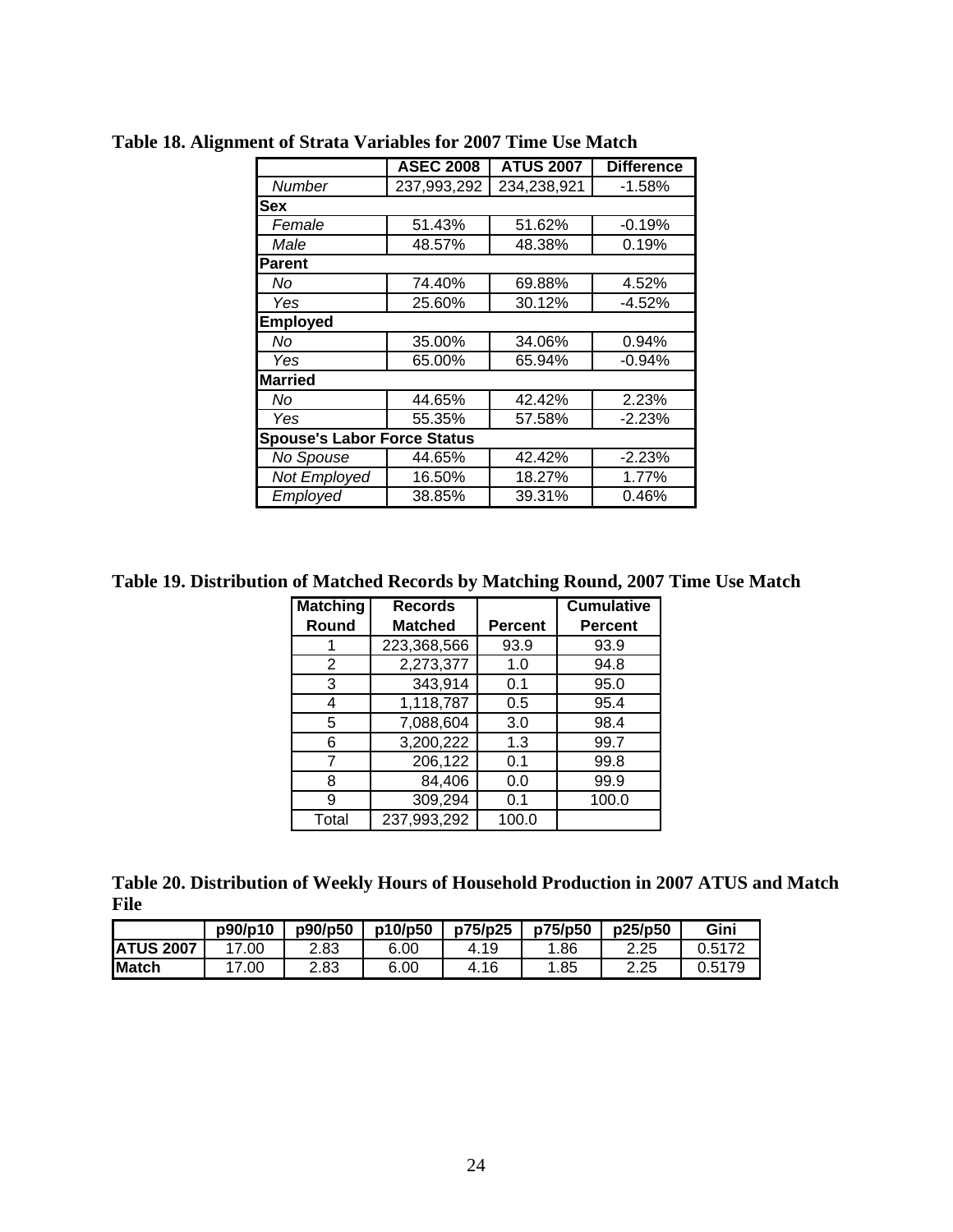|                  |           | Mean    |               | Mean HH | <b>Median</b> | Median | Median  | <b>IMedian HHI</b> |
|------------------|-----------|---------|---------------|---------|---------------|--------|---------|--------------------|
|                  | Mean Care | Proc.   | l Mean Core I | Prod.   | Care          | Proc.  | Core    | Prod.              |
| <b>ATUS 2007</b> | 5.10      | 4.70    | 13.00         | 23.00   | 0.00          | 0.00   | 7.00    | 17.00              |
| <b>IMatch</b>    | 5.10      | 4.70    | 13.00         | 23.00   | 0.00          | 0.00   | 7.00    | 17.00              |
| <b>IRatio</b>    | 100.00%   | 100.00% | 100.00%       | 100.00% |               |        | 100.00% | 100.00%            |

**Table 21. Comparison of Mean and Median Time Use Variables in 2007 Matched File** 

| Table 22. Mean and Median Household Production Weekly Hours, 2007 ATUS and Match |  |
|----------------------------------------------------------------------------------|--|
|----------------------------------------------------------------------------------|--|

| <b>Average HH Production Weekly Hours</b> |       |       |       |                    |       |       |
|-------------------------------------------|-------|-------|-------|--------------------|-------|-------|
|                                           | atus  | asec  | ratio |                    |       |       |
| care_wh                                   | 5.10  | 5.10  | 100%  |                    |       |       |
| proc wh                                   | 4.70  | 4.70  | 100%  |                    |       |       |
| core wh                                   | 13.00 | 13.00 | 100%  |                    |       |       |
| hhprod wh                                 | 23.00 | 23.00 | 100%  |                    |       |       |
|                                           |       |       |       | <b>Ratios</b>      |       |       |
|                                           |       |       |       |                    | atus  | asec  |
| Female                                    | 28.00 | 28.00 | 100%  | fem/male           | 1.556 | 1.556 |
| <b>Male</b>                               | 18.00 | 18.00 | 100%  |                    |       |       |
|                                           |       |       |       |                    |       |       |
| <b>Unmarried</b>                          | 18.00 | 19.00 | 106%  | sing/marr          | 0.667 | 0.704 |
| <b>Married</b>                            | 27.00 | 27.00 | 100%  |                    |       |       |
|                                           |       |       |       |                    |       |       |
| no kid                                    | 20.00 | 21.00 | 105%  | no kid/kid         | 0.645 | 0.700 |
| kid                                       | 31.00 | 30.00 | 97%   |                    |       |       |
|                                           |       |       |       |                    |       |       |
| unemp                                     | 28.00 | 28.00 | 100%  | unemp/emp          | 1.333 | 1.333 |
| emp                                       | 21.00 | 21.00 | 100%  |                    |       |       |
|                                           |       |       |       |                    |       |       |
| no spouse                                 | 18.00 | 19.00 | 106%  | spun/nosp          | 1.333 | 1.316 |
| spouse unemp                              | 24.00 | 25.00 | 104%  | spemp/nosp         | 1.611 | 1.474 |
| spouse emp                                | 29.00 | 28.00 | 97%   |                    |       |       |
|                                           |       |       |       |                    |       |       |
| less high school                          | 17.00 | 22.00 | 129%  | <b>ItHS/coll</b>   | 0.708 | 0.917 |
| high school grad                          | 25.00 | 23.00 | 92%   | <b>HS/Coll</b>     | 1.042 | 0.958 |
| some college                              | 24.00 | 23.00 | 96%   | <b>ItColl/coll</b> | 1.000 | 0.958 |
| college grad                              | 24.00 | 24.00 | 100%  |                    |       |       |
|                                           |       |       |       |                    |       |       |
| white                                     | 24.00 | 23.00 | 96%   |                    |       |       |
| black                                     | 19.00 | 22.00 | 116%  | blk/wh             | 0.792 | 0.957 |
| other                                     | 23.00 | 24.00 | 104%  | oth/wh             | 0.958 | 1.043 |
| hispanic                                  | 23.00 | 23.00 | 100%  | hisp/wh            | 0.958 | 1.000 |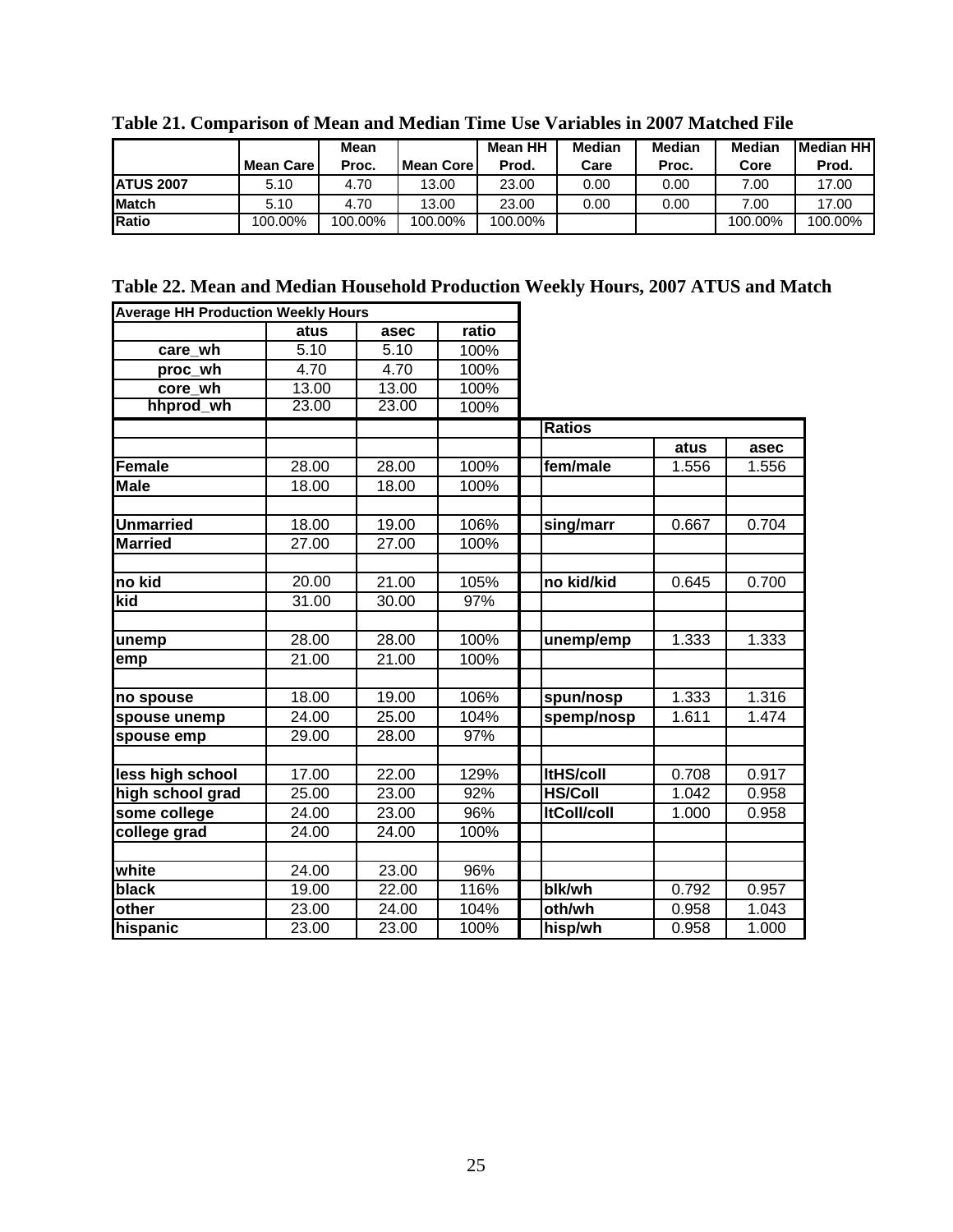| <b>Median HH Production Weekly Hours</b> |       |       |         |                    |         |         |
|------------------------------------------|-------|-------|---------|--------------------|---------|---------|
|                                          | atus  | asec  | ratio   |                    |         |         |
| care wh                                  | 0.00  | 0.00  | #DIV/0! |                    |         |         |
| proc wh                                  | 0.00  | 0.00  | #DIV/0! |                    |         |         |
| core wh                                  | 7.00  | 7.00  | 100%    |                    |         |         |
| hhprod wh                                | 17.00 | 17.00 | 100%    |                    |         |         |
|                                          |       |       |         | <b>Ratios</b>      |         |         |
|                                          |       |       |         |                    | atus    | asec    |
| Female                                   | 23.00 | 23.00 | 100%    | fem/male           | 1.917   | 1.917   |
| <b>Male</b>                              | 12.00 | 12.00 | 100%    |                    |         |         |
|                                          |       |       |         |                    |         |         |
| <b>Unmarried</b>                         | 12.00 | 12.00 | 100%    | sing/marr          | 0.545   | 0.571   |
| <b>Married</b>                           | 22.00 | 21.00 | 95%     |                    |         |         |
|                                          |       |       |         |                    |         |         |
| no kid                                   | 14.00 | 14.00 | 100%    | no kid/kid         | 0.538   | 0.560   |
| kid                                      | 26.00 | 25.00 | 96%     |                    |         |         |
|                                          |       |       |         |                    |         |         |
| unemp                                    | 23.00 | 22.00 | 96%     | unemp/emp          | 1.533   | 1.467   |
| emp                                      | 15.00 | 15.00 | 100%    |                    |         |         |
|                                          |       |       |         |                    |         |         |
| no spouse                                | 12.00 | 12.00 | 100%    | spun/nosp          | #DIV/0! | #DIV/0! |
| spouse unemp                             | 20.00 | 20.00 | 100%    | spemp/nosp         | #DIV/0! | #DIV/0! |
| spouse emp                               | 23.00 | 22.00 | 96%     |                    |         |         |
|                                          |       |       |         |                    |         |         |
| less high school                         | 11.00 | 16.00 | 145%    | <b>ItHS/coll</b>   | 0.579   | 0.889   |
| high school grad                         | 19.00 | 18.00 | 95%     | <b>HS/Coll</b>     | 1.000   | 1.000   |
| some college                             | 18.00 | 17.00 | 94%     | <b>ItColl/coll</b> | 0.947   | 0.944   |
| college grad                             | 19.00 | 18.00 | 95%     |                    |         |         |
|                                          |       |       |         |                    |         |         |
| white                                    | 18.00 | 17.00 | 94%     |                    |         |         |
| black                                    | 12.00 | 16.00 | 133%    | blk/wh             | 0.667   | 0.941   |
| other                                    | 14.00 | 18.00 | 129%    | oth/wh             | 0.778   | 1.059   |
| hispanic                                 | 16.00 | 17.00 | 106%    | hisp/wh            | 0.889   | 1.000   |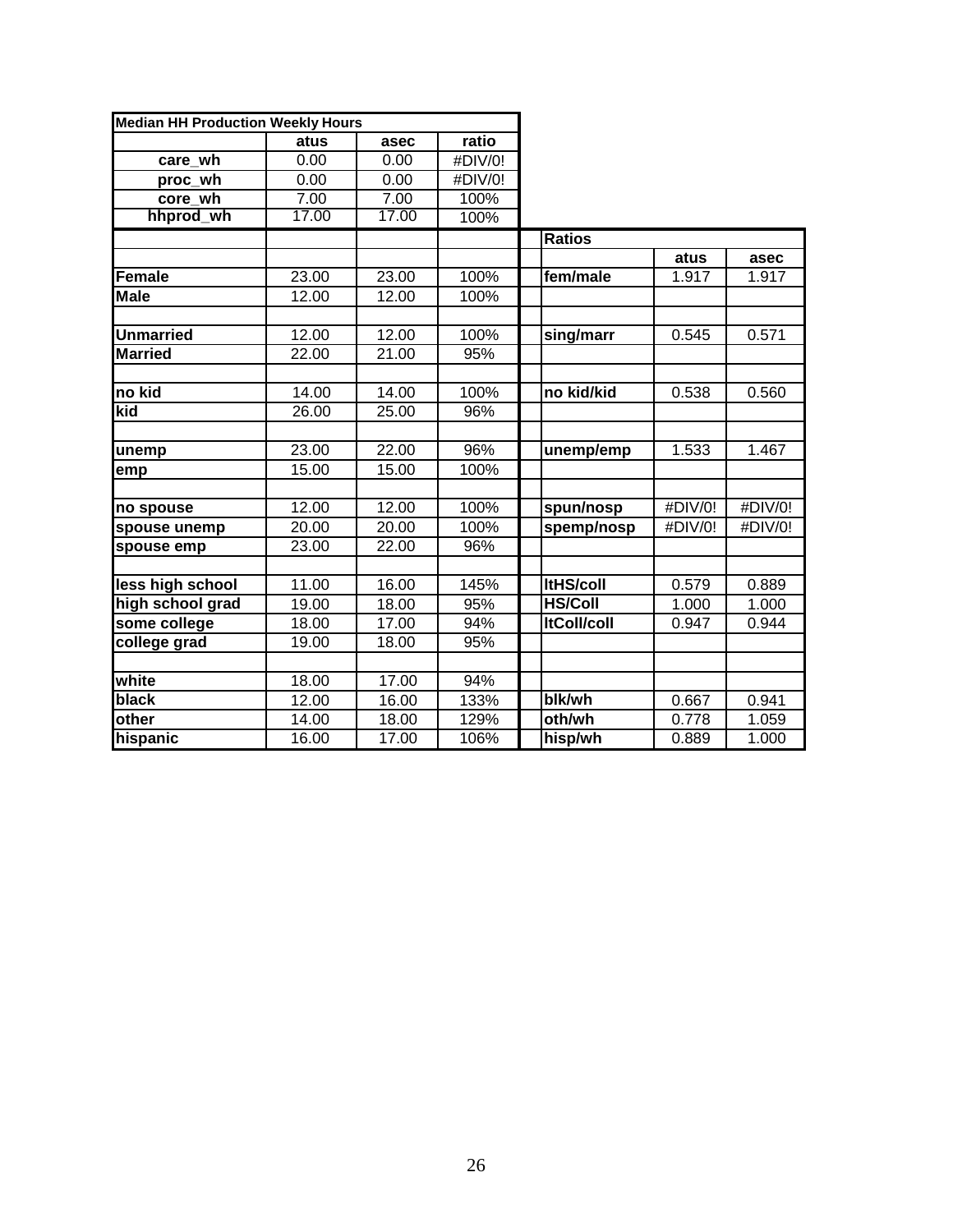## **FIGURES**



**Figure 1. Distribution of Log Net Worth, 1992 SCF and Match File** 

**Figure 2. Ratio of Mean Net Worth by Category (Match/SCF 1992)** 

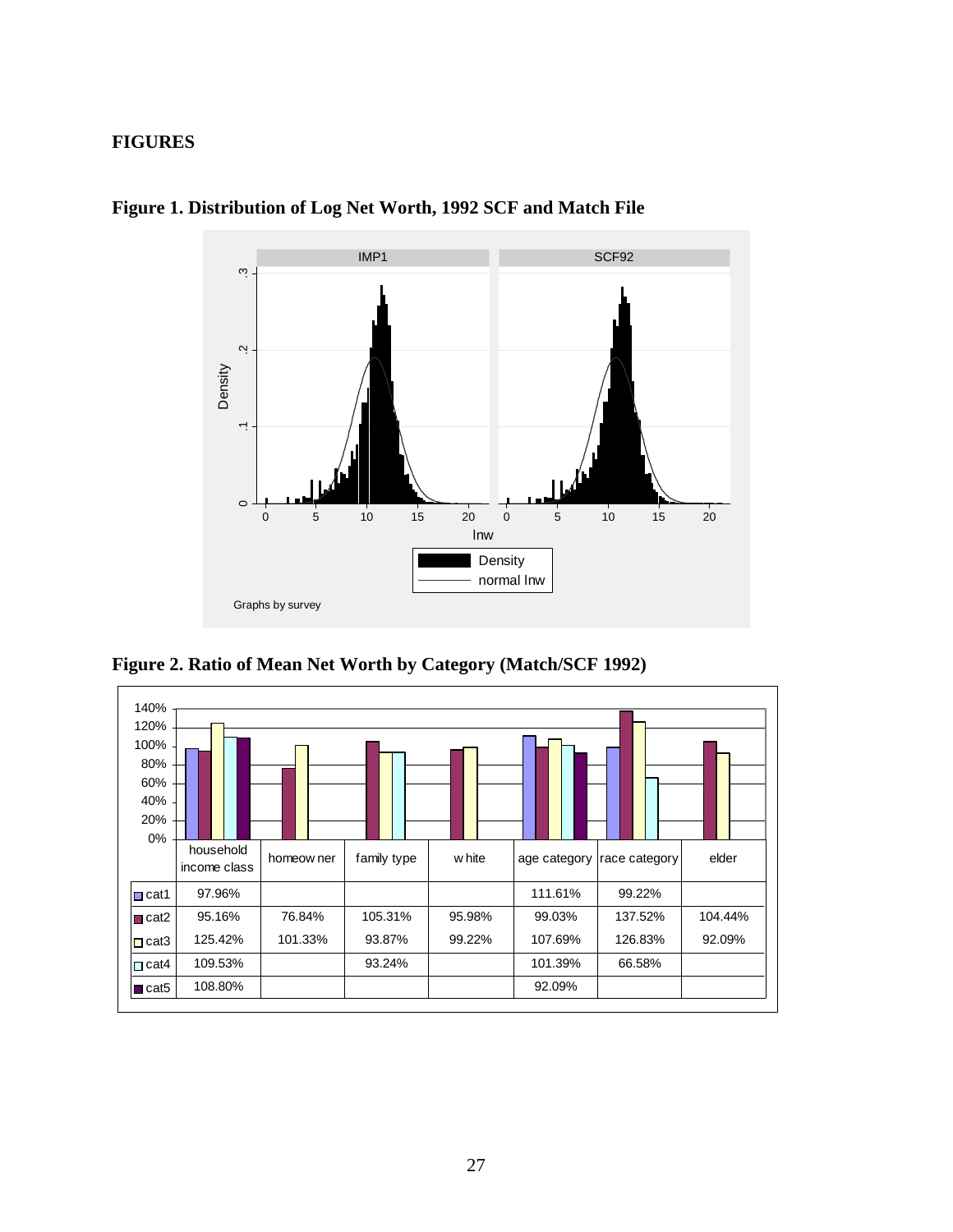

**Figure 3. Net Worth by Matching Cells, 1992 SCF and Match File** 

**Figure 4. Ratio of Mean HH Production by Category (Match/AUTP 1985)** 

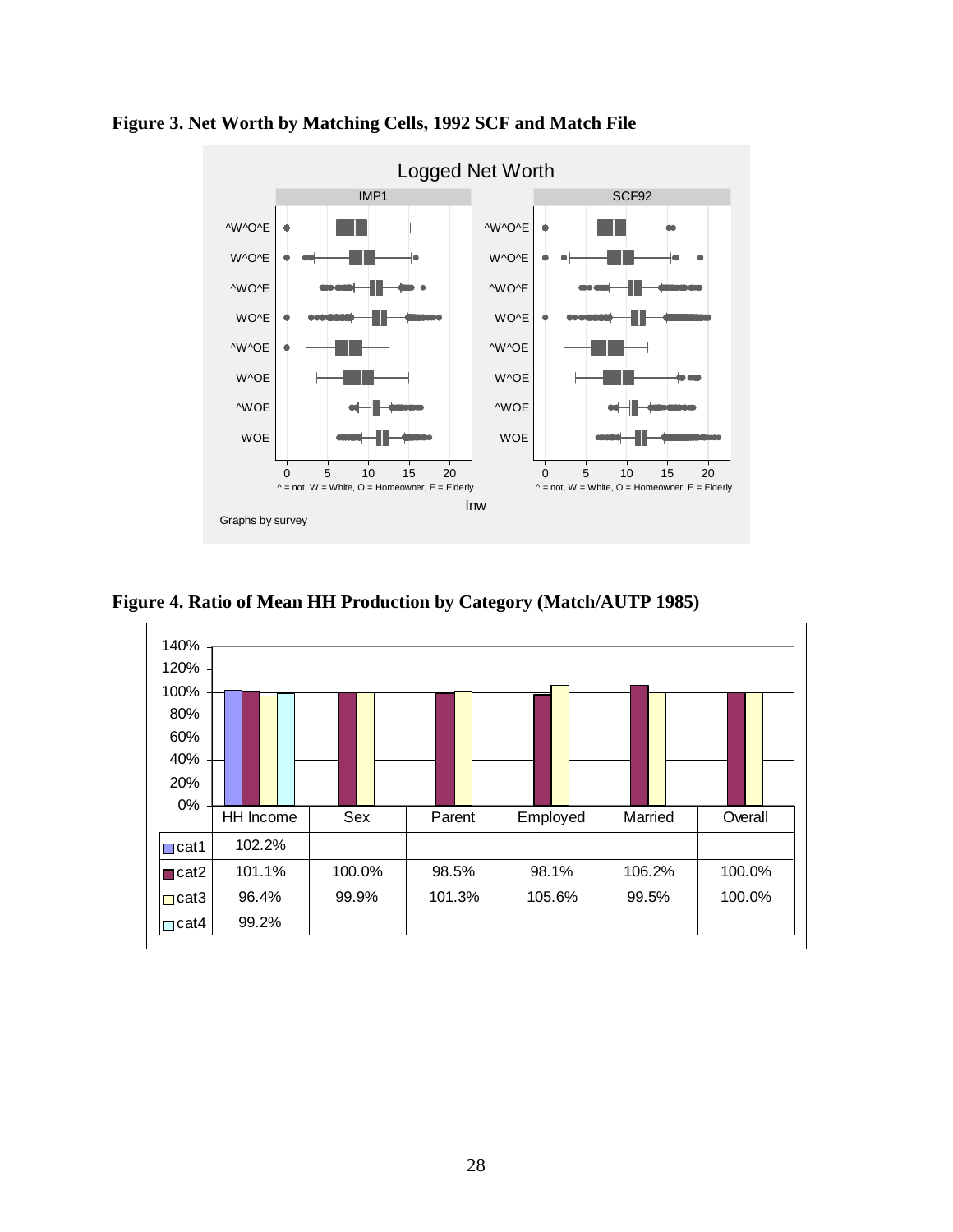

**Figure 5. Household Production by Matching Cells, 1985 AUTP and Match File** 

**Figure 6. Distribution of Log Net Worth, 2007 SCF and Match File** 

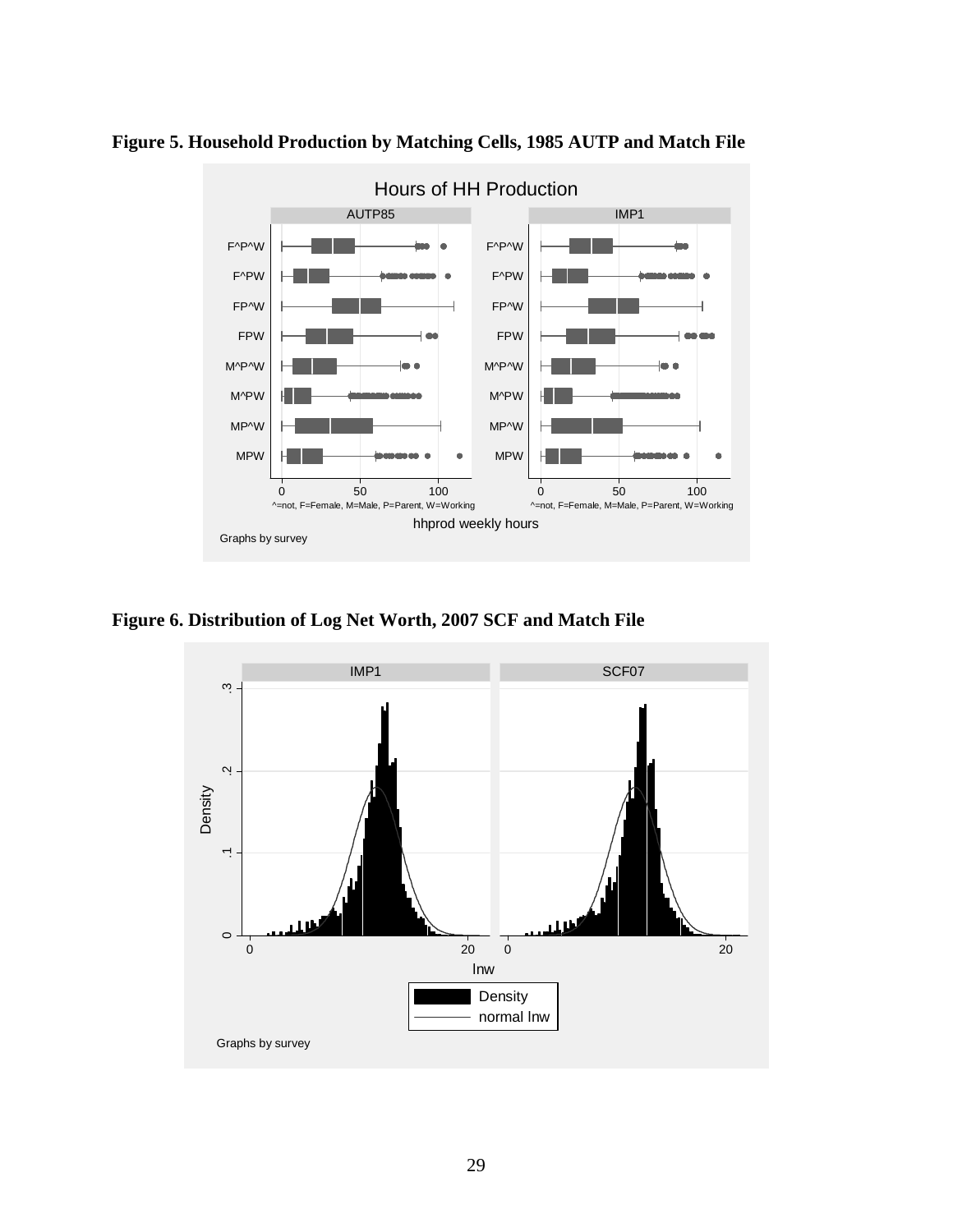

**Figure 7. Ratio of Mean Net Worth by Category (Match/SCF 1992)** 

**Figure 8. Net Worth by Matching Cells, 2007 SCF and Match File**